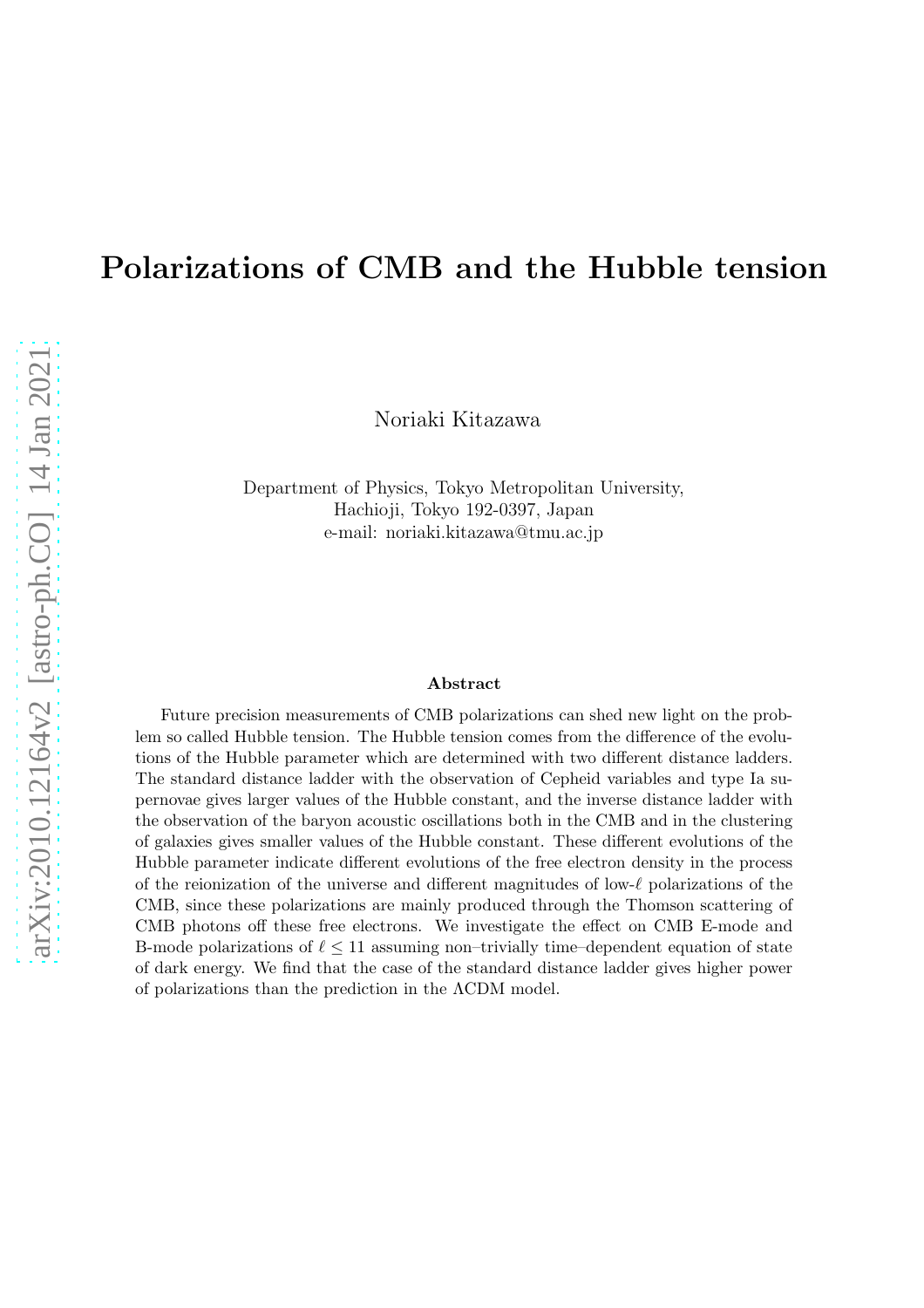# 1 Introduction

The current status of the determination of the Hubble constant, or the present expansion rate of the universe, may indicate the physics beyond the ΛCDM model. The PLANCK collaboration gives a very precise value

$$
H_0 = 67.4 \pm 0.5 \quad [\text{km/s Mpc}] \tag{1}
$$

from the observation of the CMB assuming the ΛCDM model [\[1\]](#page-22-0). On the other hand, a direct measurement with the standard distance ladder using type Ia supernovae with Cepheid variables gives a precise value

$$
H_0 = 74.03 \pm 1.42 \quad [\text{km/s Mpc}] \tag{2}
$$

without assuming the  $\Lambda$ CDM model [\[2\]](#page-22-1). The discrepancy of these two values is beyond  $4\sigma$ in statistical significance, and in fact they are extremes in many other measurements and determinations. Another direct measurement with the standard distance ladder using type Ia supernovae with the tip of the red giant branch method [\[3\]](#page-23-0) gives a value  $H_0 = 69.6 \pm 0.8 \pm 1.7$ [km/s Mpc] which does not completely agree with the value with Cepheid variables in [\[2\]](#page-22-1). The BOSS collaboration gives a value  $H_0 = 68.6 \pm 1.1$  [km/s Mpc] from the signatures of Baryon Acoustic Oscillations in redshift–space galaxy surveys assuming the ΛCDM model [\[5\]](#page-23-1). This value is obtained with the inverse distance ladder [\[4\]](#page-23-2) using the determination of sound horizon scale in the CMB assuming ΛCDM model. The value of the obtained Hubble constant is consistent with that of [\[1\]](#page-22-0).

The SPT collaboration give a value  $H_0 = 72.0^{+2.1}_{-2.5}$  [km/s Mpc] from the SPTpol survey for the CMB lensing combined with the signatures of Baryon Acoustic Oscillations in other galaxy surveys assuming the ΛCDM model [\[6\]](#page-23-3). This value is not fully consistent with that of [\[1\]](#page-22-0), though the method is essentially the same, looking different ranges of angular scales of the CMB perturbations. The Megamaser Cosmology Project give a value  $H_0 = 73.9 \pm 3.0$ [km/s Mpc] which is independent of the standard and inverse distance ladders [\[7\]](#page-23-4), though still the error is not small. The measurement using strong gravitational lensing by the H0LiCOW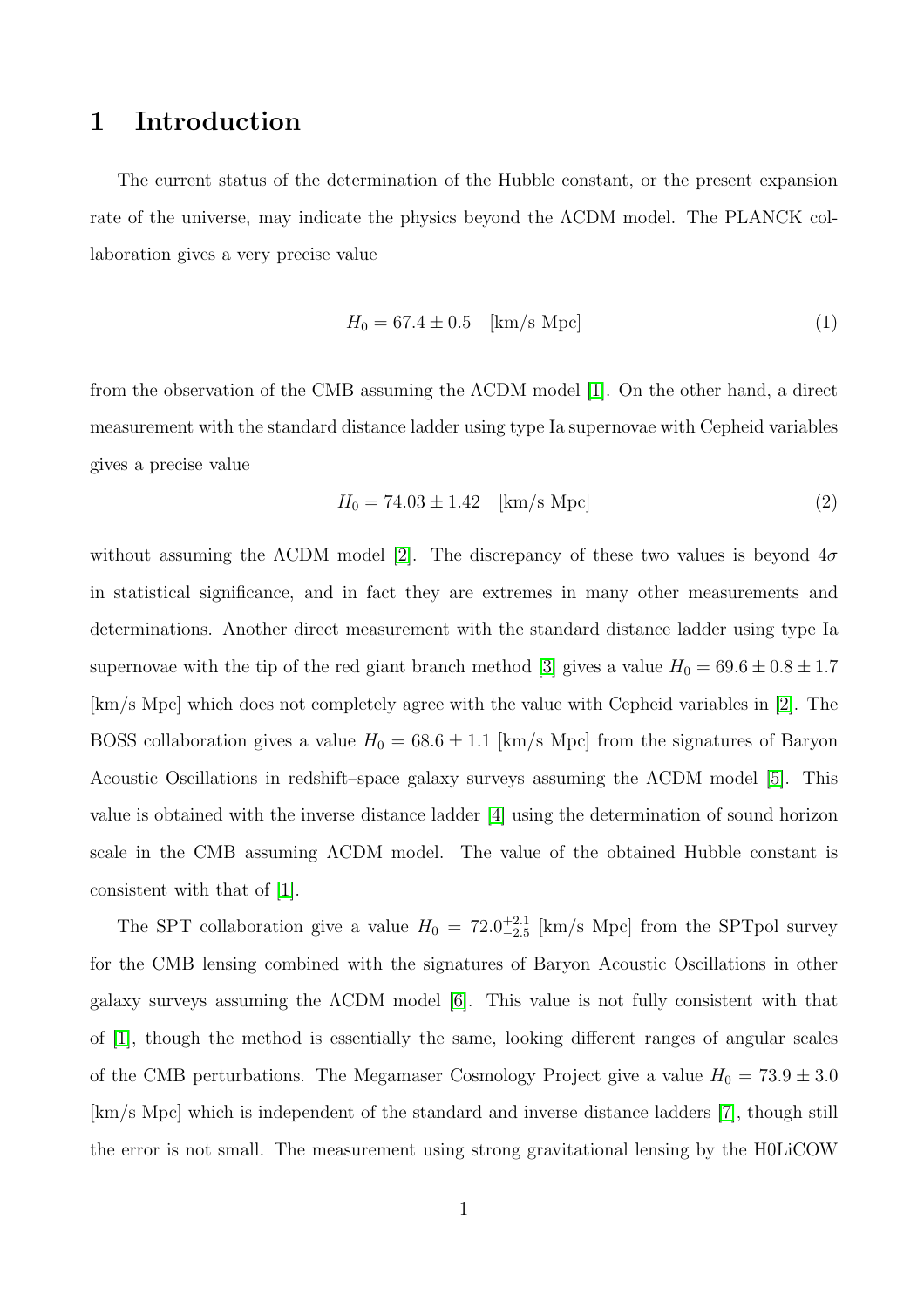

<span id="page-2-0"></span>Figure 1: The current status of Hubble constant measurements. Each measurement is shown as a normalized Gaussian distribution with a corresponding error: the solid blue line; the PLANCK collaboration, the dashed blue line; the BOSS collaboration, the dash-dotted line; the SPT collaboration, the solid red line; type Ia Supernovae with Cepheid variables, the dashed red line; type Ia supernovae with the tip of the red giant branch method, the solid black line; the Megamaser Cosmology Project, and the dotted black lines; two extreme results by the H0LiCOW collaboration.

collaboration [\[8\]](#page-23-5) is also independent of the standard and inverse distance ladders, and they give a value  $H_0 = 73.3_{-1.8}^{+1.7}$  [km/s Mpc], but it is the statistical combination of six values of measurements on different quasars distributing a wide range between  $H_0 = 81.1^{+8.0}_{-7.1}$  and  $H_0 = 68.9^{+5.4}_{-5.1}$  [km/s Mpc], and we need to wait more measurements. These measurements are summarized in Fig[.1,](#page-2-0) and our intension here does not give a complete summary, but gives a simple sketch of current status. This situation so called Hubble tension could merely happen as statistical fluctuations or by some systematic errors, but it might suggest something worth to investigate.

Since there is a tendency that the lower redshift measurements give larger values of the Hubble constant, we may consider only the lower redshift physics not to disturb the success of the ΛCDM model for higher redshift physics, as it has been extensively discussed in [\[9\]](#page-23-6). On the other hand, since there could be some internal inconsistencies in the measurements between high and low multipoles and also in the measurements of weak lensing effects by the PLANCK collaboration [\[1,](#page-22-0) [10,](#page-24-0) [11,](#page-24-1) [12,](#page-24-2) [13,](#page-24-3) [14,](#page-24-4) [15\]](#page-24-5), it may be required more extensive revision of the ΛCDM model (see [\[16\]](#page-24-6) for a review). In this work we consider the former possibility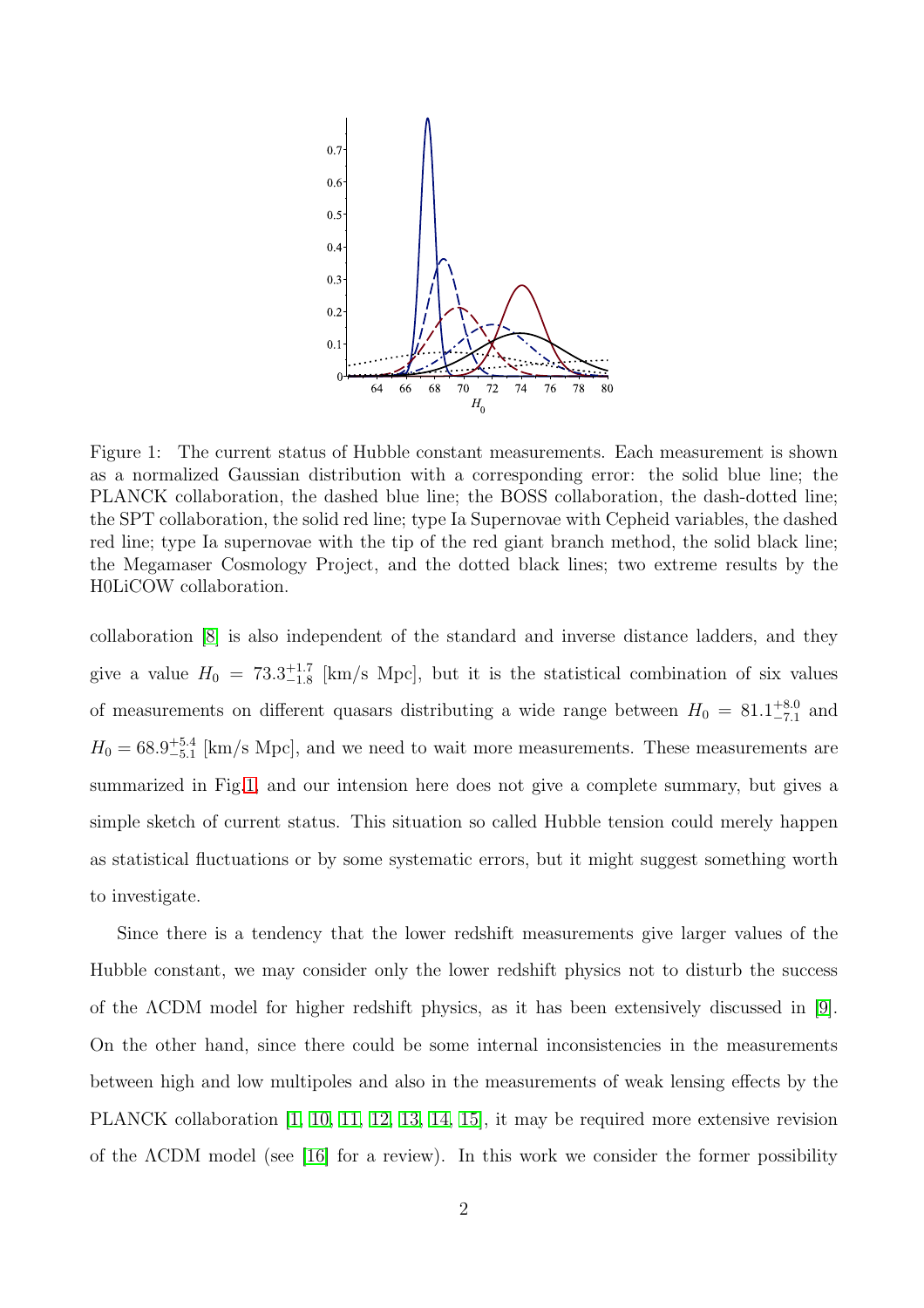and investigate the chance to see some evidences of physics beyond the ΛCDM model in future precise measurements of the low- $\ell$  polarizations of the CMB by LiteBIRD, for example.

We may consider that the dark energy is not the cosmological constant, but something else which can be captured by considering time–dependent equation of state  $p = w\rho$  like

$$
w = w_0 + w_a(1 - a) = w_0 + w_a \frac{z}{1 + z},
$$
\n(3)

where and throughout this paper the scale factor is normalized as  $a = 1$  at present. This model is called Chevallier-Polarski-Linder (CPL) model [\[17,](#page-24-7) [18\]](#page-24-8). The cosmological constant is represented simply by  $w_0 = -1$  and  $w_a = 0$ . The value of  $w_0$  represents the present value of w and  $w_a$  describes a time dependence of the equation of state. The evolution of the Hubble parameter is given as

<span id="page-3-0"></span>
$$
H(z) = H_0 \sqrt{\Omega_m (1+z)^3 + \Omega_{DE} (1+z)^{3(1+w_0+w_a)} e^{-3w_a \frac{z}{1+z}}},\tag{4}
$$

where we set  $\Omega_m = 0.3$  and  $\Omega_{\text{DE}} = 1 - \Omega_m = 0.7$  so that it reduces to that of the  $\Lambda$ CDM model in case of  $w_0 = -1$  and  $w_a = 0$ .

We also consider a simple Taylor expansion

$$
w = w_0 + w_1 a + \frac{1}{2} w_2 a^2 = w_0 + w_1 \frac{1}{1+z} + \frac{1}{2} w_2 \frac{1}{(1+z)^2}
$$
(5)

with  $w_0 = -1$ . The intention is to capture small deviation from the case of the cosmological constant by two parameters,  $w_1$  and  $w_2$ . The amount of the deviation can be larger at recent  $a \sim 1$  than at far past  $a \sim 0$ . The evolution of the Hubble parameter is described as

$$
H(z) = H_0 \sqrt{\Omega_m (1+z)^3 + \Omega_{DE} (1+z)^{3(1+w_0)} e^{3w_1(1-\frac{1}{1+z}) + \frac{3}{4}w_2(1-\frac{1}{(1+z)^2})}}
$$
(6)

with  $w_0 = -1$ ,  $\Omega_m = 0.3$  and  $\Omega_{DE} = 1 - \Omega_m = 0.7$ .

We perform two simple fits of  $H_0$ ,  $w_0$  and  $w_a$  with two sets of data: one is obtained with the standard distance ladder and the other is obtained with the inverse distance ladder. The data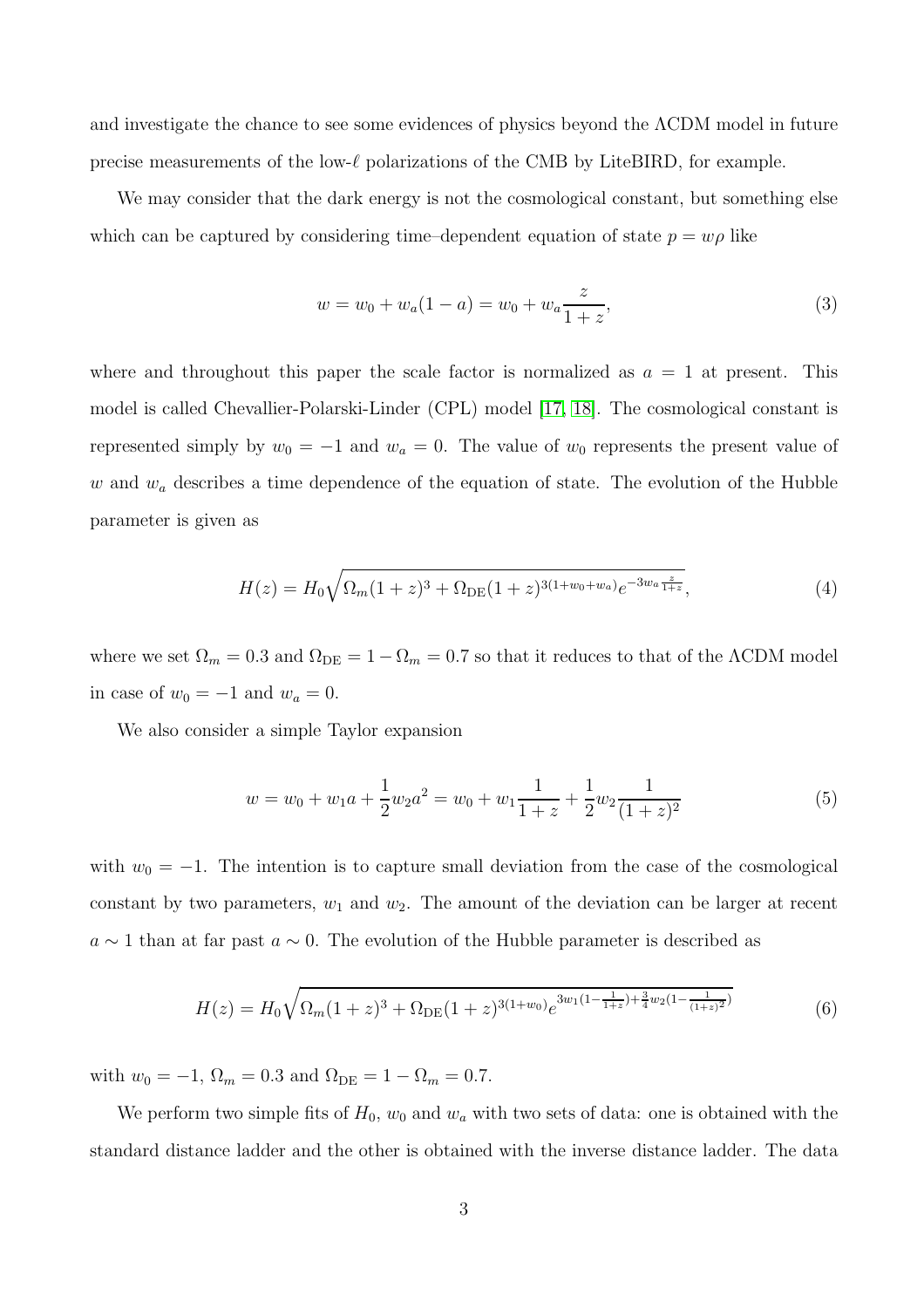

<span id="page-4-0"></span>Figure 2: Fits of parameters in the CPL model. The solid lines indicate the results of fits and dotted lines indicate the concordance ΛCDM expectation by the PLANCK collaboration. Left: the fit with the data set of the standard distance ladder which gives  $H_0 = 72.4$  [km/s Mpc],  $w_0 = -1.06$  and  $w_a = -0.34$ . Right: the fit with the data set of the inverse distance ladder which gives  $H_0 = 67.3$  [km/s Mpc],  $w_0 = -0.88$  and  $w_a = -0.15$ .



<span id="page-4-1"></span>Figure 3: Redshift–dependences of w in the CPL model. Left: the case of the standard distance ladder ( $w_0 = -1.06$  and  $w_a = -0.34$ ). Right: the case of the inverse distance ladder  $(w_0 = -0.88$  and  $w_a = -0.15)$ .

set of the standard distance ladder consists the values of Hubble parameters in [\[2\]](#page-22-1) and [\[3\]](#page-23-0) (they use the same set of type Ia supernovae in the Large Magellanic Cloud with different distance calibration methods) and five determinations of the Hubble parameter at different redshifts using Pantheon + MCT type Ia supernovae in [\[19\]](#page-24-9). The data set of the inverse distance ladder consists four values of the Hubble parameter by the BOSS collaboration at different redshifts in [\[20,](#page-25-0) [21,](#page-25-1) [22,](#page-25-2) [23\]](#page-25-3) and the PLANCK result of the Hubble constant in [\[1\]](#page-22-0) which we translate to the Hubble parameter at  $z = 1000$  assuming the  $\Lambda$ CDM model.

Fig[.2](#page-4-0) shows the results of our simple least  $\chi^2$  fits for the CPL models. The obtained sets of the values of  $w_0$  and  $w_a$  for the standard distance ladder and the inverse distance ladder are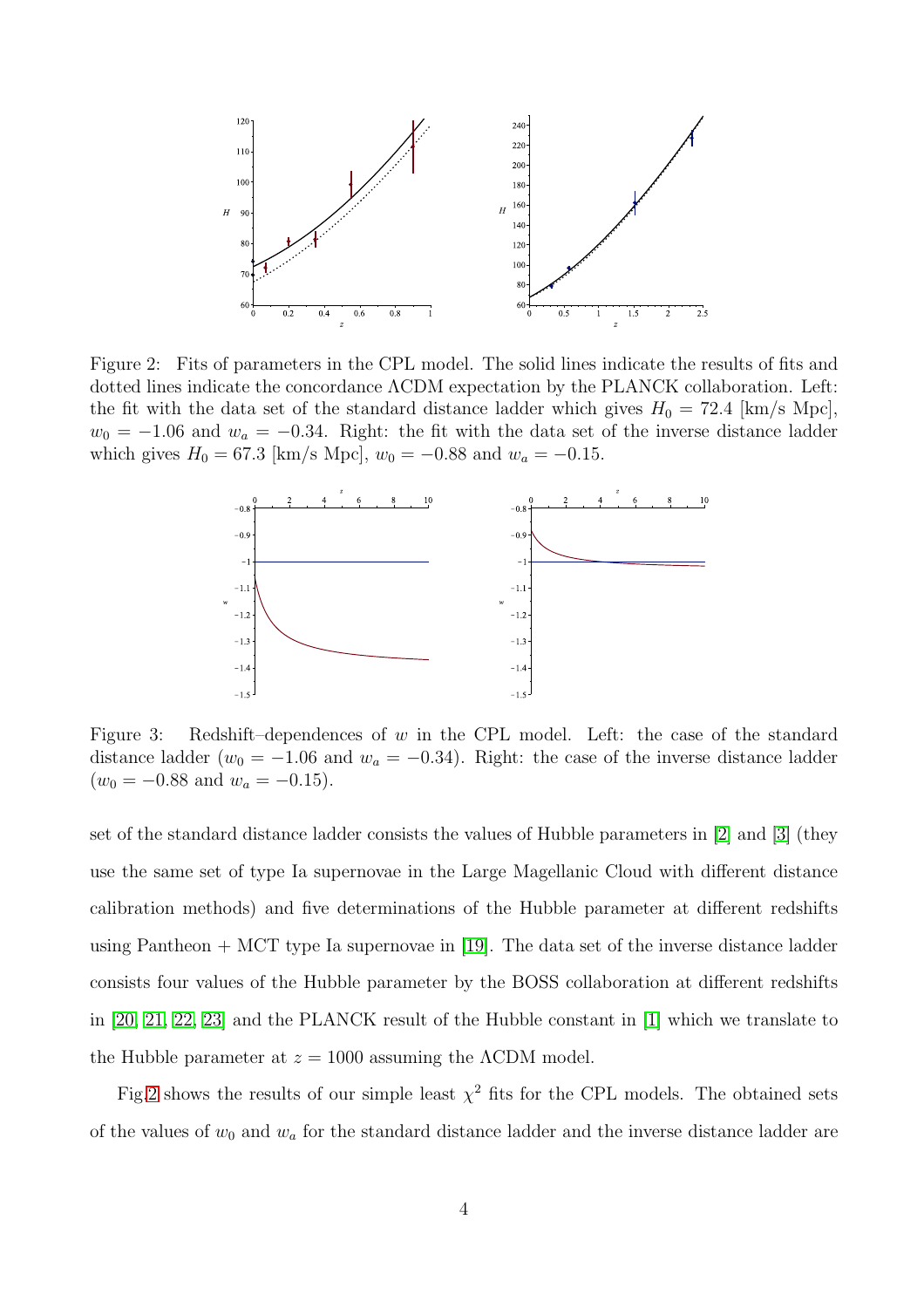

<span id="page-5-0"></span>Figure 4: Fits of parameters of the model of Taylor expansion. The solid lines indicate the results of fits and dotted lines indicate the concordance ΛCDM expectation by the PLANCK collaboration. Left: the fit with the data set of the standard distance ladder which gives  $H_0 = 72.4$  [km/s Mpc],  $w_1 = -0.60$  and  $w_2 = 1.1$ . Right: the fit with the data set of the inverse distance ladder which gives  $H_0 = 67.3$  [km/s Mpc],  $w_1 = 0.4$  and  $w_2 = -0.7$ .



<span id="page-5-1"></span>Figure 5: Redshift–dependences of w in the model of Taylor expansion. Left: the case of the standard distance ladder ( $w_1 = -0.60$  and  $w_2 = 1.1$ ). Right: the case of the inverse distance ladder  $(w_1 = 0.4$  and  $w_2 = -0.7)$ .

consistent with the results of rigorous fit results in [\[19\]](#page-24-9) and [\[1\]](#page-22-0), respectively. The corresponding redshift–dependences of w are shown in Fig[.3.](#page-4-1) We see that the deviation from the  $\Lambda$ CDM model is larger for the case of the standard distance ladder than the case of inverse distance ladder. In other words we could say that the case of the inverse distance ladder essentially suggests the ΛCDM model and the case of the standard distance ladder suggests some new physics at low-z on the other hand.

Figs[.4](#page-5-0) and [5](#page-5-1) show the same for the model of Taylor expansion of w. Though the shapes of  $H(z)$  are almost the same of those in the CPL model, the redshift–dependence of w are different. In the model of Taylor expansion w quickly goes to  $-1$  at larger values of redshift,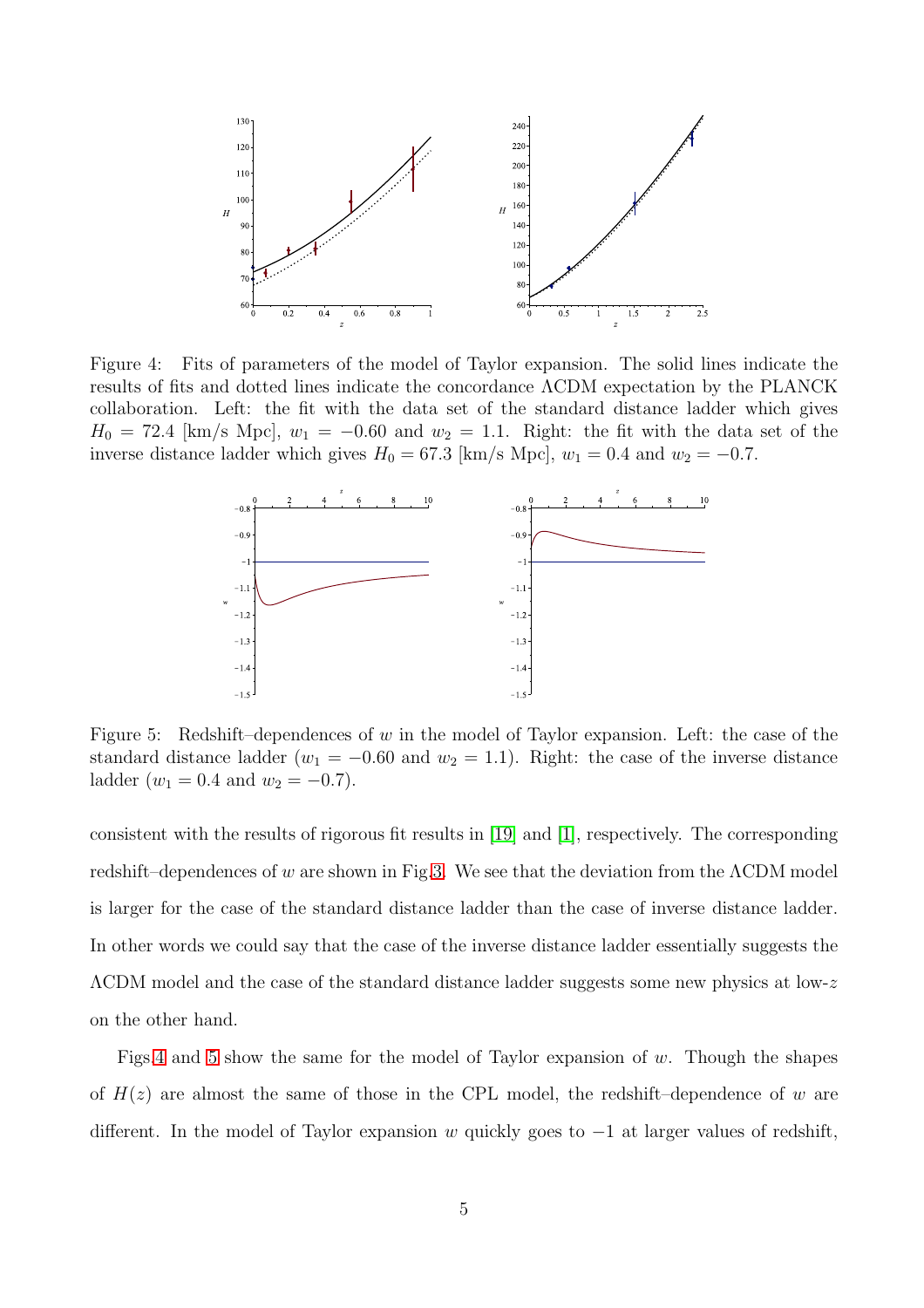but it is not the case in the CPL model. Therefore, in view of modifying only low–redshift physics the model of Taylor expansion may be better. It is also noteworthy that  $w < -1$ for the case of the standard distance ladder and  $w \gtrsim -1$  for the case of the inverse distance ladder. Here, we note that these behaviors of  $w$  at larger redshift values are extrapolations depending on models which are constrained only by the data at low redshift values  $z \lesssim 1$ . Since the universe is dark energy dominant at  $z \lesssim 1$ , however, investigating the nature of dark energy with low–redshift data is reasonable at present status without precise information of the universe at larger redshift values.

In the next section we introduce the semi–analytic method to calculate angular power spectra  $C_{\ell}^{EE}$  and  $C_{\ell}^{BB}$  for  $\ell \leq 11$  which has been developed in [\[25,](#page-26-0) [26,](#page-26-1) [27,](#page-26-2) [28,](#page-26-3) [29,](#page-26-4) [30,](#page-26-5) [31\]](#page-26-6). We utilize the approximation so called long wave length limit, or tight coupling limit [\[28,](#page-26-3) [32,](#page-26-7) [33,](#page-26-8) [34\]](#page-27-0). Though this approximation is rather drastic and rigorous quantitative precision is sacrificed, the resultant semi–analytic method clearly highlights the underlying physics. In section [3](#page-15-0) we apply the method to the CPL models with the standard distance ladder and the inverse distance ladder, as well as for the models of Taylor expansion. We see that without model dependence (either the CPL model or the model of Taylor expansion) both  $D_{\ell}^{EE} \equiv \ell(\ell+1)C_{\ell}^{EE}/2\pi$  and  $D_{\ell}^{BB} \equiv \ell(\ell+1)C_{\ell}^{BB}/2\pi$  are somewhat enhanced with respect to the  $\Lambda$ CDM prediction at  $8 < \ell < 11$  in case of the standard distance ladder, and slightly suppressed with respect to the  $\Lambda$ CDM prediction at  $8 < \ell < 11$  in case of the inverse distance ladder. This indicate that future precise polarization measurements can give new information about the Hubble tension and physics beyond the ΛCDM model. In the last section we summarize our results and conclude. The readers who are not interested in the theoretical formalism can skip the next section and proceed to section [3.](#page-15-0)

#### 2 The semi–analytic method

The reionization of the universe, which is expected to happen in the redshift period of  $6 \lesssim z \lesssim 10,$  gives free electrons by which CMB photons get Thomson scattering. In the presence of CMB perturbations such a Thomson scattering produces polarizations of CMB perturbations: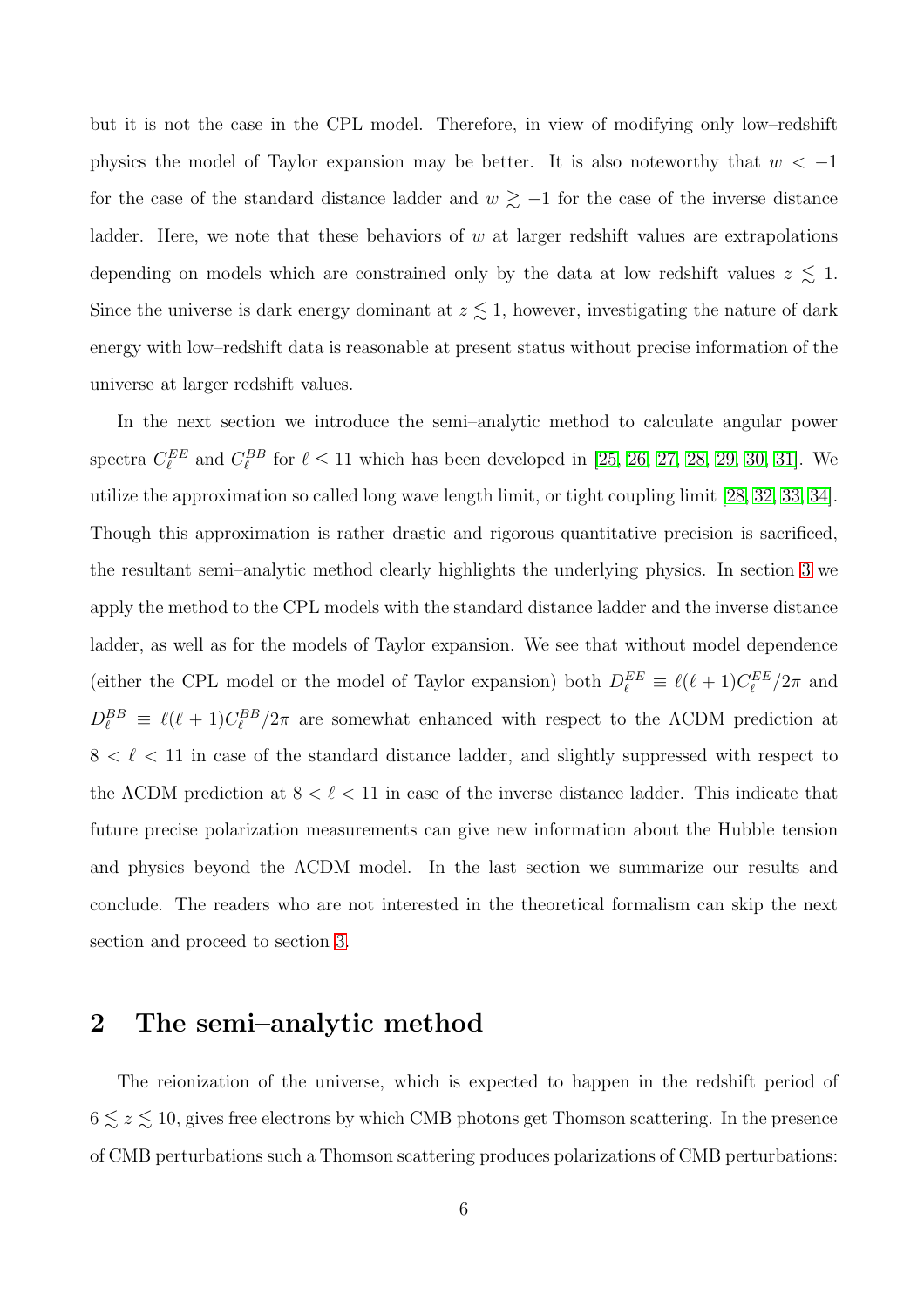the scalar perturbation produces E-mode polarization and the tensor perturbation produces both E-mode and B-mode polarizations. Since the tensor perturbation, which has not yet been observed, is much smaller than the scalar perturbations, we concentrate on E-mode polarization by the scalar perturbation only neglecting the contribution of the tensor perturbation. In this work we set the tensor-to-scalar ratio as  $r_{\text{TS}} = 0.03$ .

We first introduce a semi–analytic method to calculate the angular power spectrum of Emode polarization  $D_{\ell}^{EE}$  due to scalar perturbations. We take the synchronous gauge:

<span id="page-7-1"></span>
$$
ds2 = a(\eta)2 \left[ d\eta2 - (\delta_{ij} + h_{ij}) dxi dxj \right],
$$
\n(7)

where  $\eta$  is the conformal time and  $h_{ij}$  describes the perturbations around the background. The array of radiation strength is introduced as

$$
\begin{pmatrix} I_{\theta} \\ I_{\varphi} \\ U \end{pmatrix} = \frac{h\nu^3}{c^2} \tilde{f}, \qquad \tilde{f} = f_0(T_0, \nu) \begin{bmatrix} 1 \\ 1 \\ 0 \end{bmatrix} + \tilde{f}_1 , \qquad (8)
$$

where  $I_{\theta}$  and  $I_{\varphi}$  are intensities of the CMB radiation corresponding to two independent directions of polarizations and  $U$  is one of the Stokes parameters [\[35\]](#page-27-1). Other stokes parameters are described as  $Q = I_{\theta} - I_{\varphi}$  and  $V = 0$  (Thomson scattering does not produce circular polarizations). Since the CMB radiation is almost the blackbody radiation of temperature  $T_0 \simeq 2.7[K]$  with small perturbations, we can write the array in this way using  $f_0(T_0, \nu) = 1/(\exp(h\nu/k_BT_0)-1)$ and an array of small perturbations  $\tilde{f}_1$ . If we assume that the perturbation of intensity  $\delta I$ around the blackbody background  $I_0$  is described as the temperature perturbation of the blackbody radiation intensity,

<span id="page-7-0"></span>
$$
I_0 + \delta I = \frac{h\nu^3}{c^2} f_0(T_0 + \delta T, \nu) \simeq \frac{h\nu^3}{c^2} f_0(T_0, \nu) \left(1 - \gamma \frac{\delta T}{T_0}\right),\tag{9}
$$

where

$$
\gamma \equiv \frac{\nu}{f_0} \frac{\partial f_0}{\partial \nu},\tag{10}
$$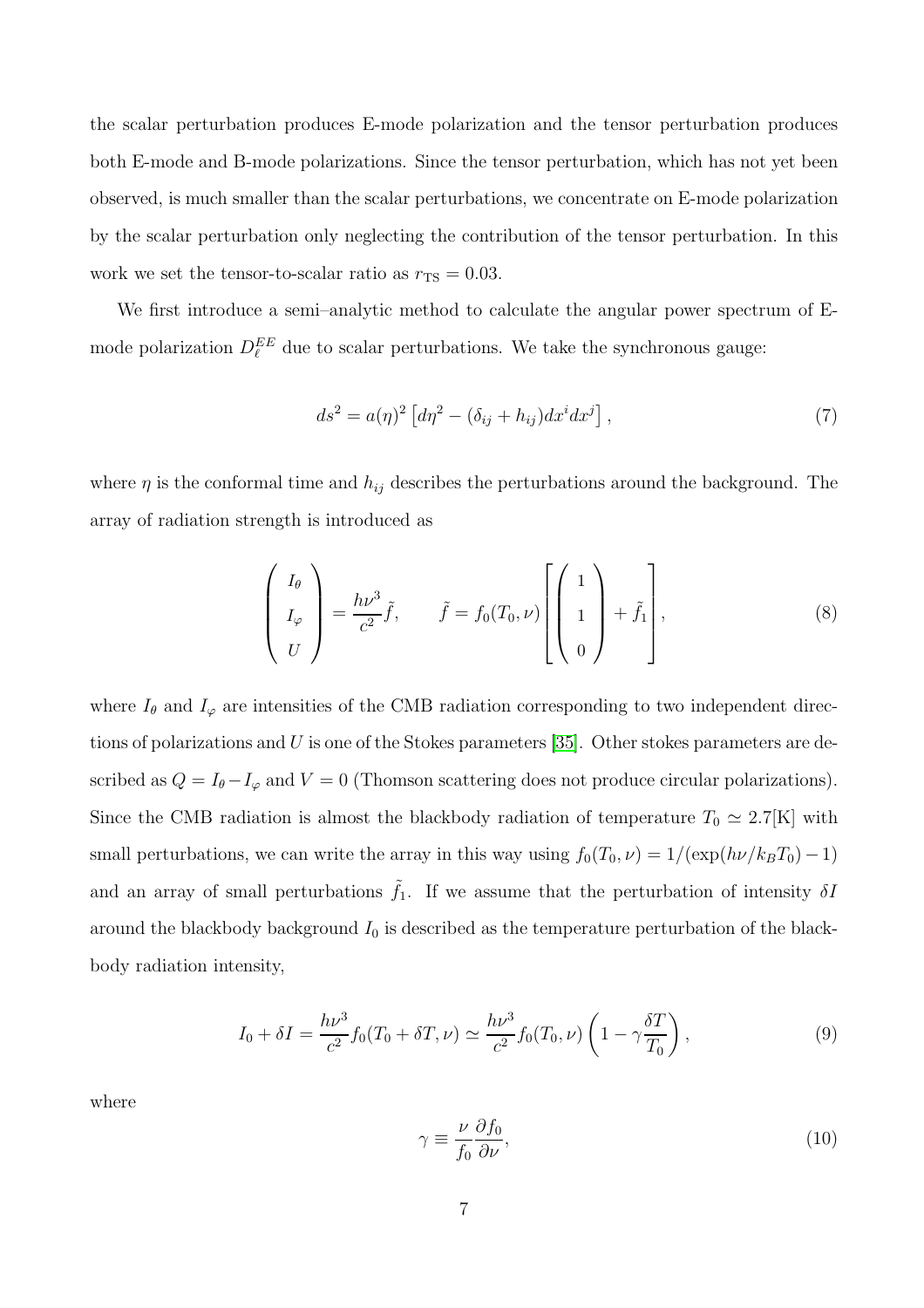we may write the array of perturbations as  $\tilde{f}_1 = \gamma \delta \tilde{f}$ . Note that the perturbation  $\delta \tilde{f}$  does not depend on the frequency of radiation, though  $\gamma$  is a function of frequency.

The Boltzmann equation (or the equation of radiation transfer divided by  $h\nu^3/c^2$ ) is

<span id="page-8-0"></span>
$$
\frac{\partial \tilde{f}}{\partial \eta} - \hat{n}_i \frac{\partial \tilde{f}}{\partial x^i} - \frac{1}{2} \frac{\partial h_{ij}}{\partial \eta} \hat{n}_i \hat{n}_j \nu \frac{\partial \tilde{f}}{\partial \nu} = -g(\eta) \left( \tilde{f} - \tilde{J} \right),\tag{11}
$$

where  $\hat{n} = (\sin \theta \cos \varphi, \sin \theta \sin \varphi, \cos \theta)$  is the unit vector pointing toward the sky in the direction of the photon to be observed, and

$$
\tilde{J} = \frac{1}{4\pi} \int_{-1}^{1} d\mu' \int_{0}^{2\pi} d\varphi' \tilde{P}(\mu, \varphi, \mu', \varphi') \tilde{f}(\mu, \mu')
$$
(12)

which describes the effect of Thomson scattering, where  $\mu \equiv \cos \theta$ . The function  $g(\eta) \equiv$  $\sigma_T n_e(\eta) a(\eta)$ , where  $\sigma_T$  is the Thomson scattering cross section and  $n_e(\eta)$  is the density of free electrons, which are produced during reionization, describes the efficiency of the Thomson scattering. The third term of the left hand side of eq.[\(11\)](#page-8-0) describes Sachs-Wolfe effect which is proportional to  $\gamma$  in the first order of perturbation (the first order in  $\tilde{f}_1$  and  $h_{ij}$ ).

Consider only the scalar perturbation of the background metric. The gauge–invariant primordial scalar perturbation is produced in the period of inflation as

$$
\mathcal{R}^0(x) = \int \frac{d^3k}{(2\pi)^3} \left( \hat{\alpha}_k \mathcal{R}_k^0 e^{-i\mathbf{k}\cdot\mathbf{x}} + \hat{\alpha}_k^\dagger (\mathcal{R}_k^0)^* e^{i\mathbf{k}\cdot\mathbf{x}} \right),\tag{13}
$$

where  $\hat{\alpha}_{\mathbf{k}}$  is the stochastic variable which satisfies  $\langle \hat{\alpha}_{\mathbf{k}} \hat{\alpha}^{\dagger}_{\mathbf{k'}} \rangle = (2\pi)^3 \delta^3(\mathbf{k} - \mathbf{k}')$ . The primordial power spectrum  $P_{\mathcal{R}}(k)$  is defined as

$$
\langle \mathcal{R}^0(x)\mathcal{R}^0(x)\rangle = \int_0^\infty \frac{dk}{k} \frac{k^3}{2\pi^2} |\mathcal{R}_k^0|^2 \equiv \int_0^\infty \frac{dk}{k} P_\mathcal{R}(k) \tag{14}
$$

and its relevant parameterization is

$$
P_{\mathcal{R}}(k) = A_S \left(\frac{k}{k_{\text{pivot}}}\right)^{n_s - 1} \tag{15}
$$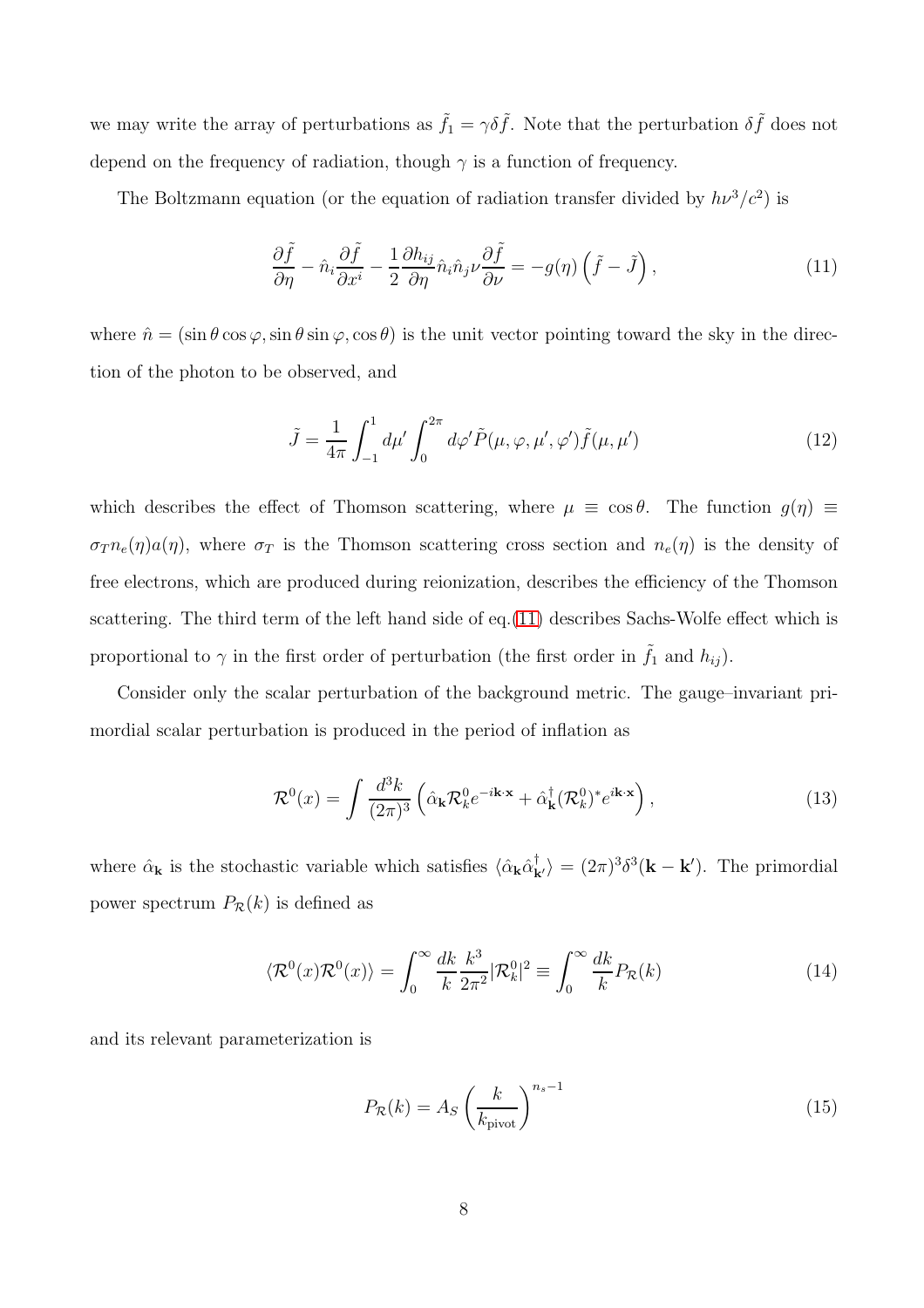with  $A_S \simeq 2.1 \times 10^{-9}$  and  $n_s \simeq 0.965$  at  $k_{\text{pivot}} = 0.05$  [Mpc<sup>-1</sup>] which are determined by the PLANCK collaboration [\[1\]](#page-22-0). By solving evolution equations of scalar perturbations in synchronous gauge we obtain

$$
\frac{\partial h_{ij}}{\partial \eta} = \frac{2}{15} \frac{\partial}{\partial x^i} \frac{\partial}{\partial x^j} \mathcal{R}^0(x) \tag{16}
$$

which coincides with that given in [\[27\]](#page-26-2) up to irrelevant overall sign.

The intensity perturbations are also expanded with the same stochastic variable as

$$
\tilde{f}_1(x) = \int \frac{d^3k}{(2\pi)^3} \left( \hat{\alpha}_{\mathbf{k}} \tilde{f}_{1k} e^{-i\mathbf{k}\cdot\mathbf{x}} + \hat{\alpha}_{\mathbf{k}}^\dagger (\tilde{f}_{1k})^* e^{i\mathbf{k}\cdot\mathbf{x}} \right),\tag{17}
$$

and if we consider one component of scalar perturbations which propagates z direction:  $\mathcal{R}_k^0 e^{-ikz}$ , the Boltzmann equation becomes the equation for the corresponding component  $\tilde{f}_{1k}e^{-ikz}$ . Since there is a symmetry of rotation around z-axis in this case,  $U = 0$ , namely no B-mode polarizations. The matrix of the Thomson scattering in this case is [\[35\]](#page-27-1)

$$
P(\mu, \mu') = \frac{3}{4} \left( \begin{array}{cc} 2(1 - \mu^2)(1 - \mu'^2) + \mu^2 \mu'^2 & \mu^2 \\ \mu'^2 & 1 \end{array} \right), \tag{18}
$$

and the Boltzmann equation for the first order perturbations becomes

$$
\left(\frac{\partial}{\partial \eta} + ik\mu + g(\eta)\right)\tilde{f}_{1k}(\eta, \mu, \nu) + \frac{\gamma}{15}\eta(k\mu)^2 \mathcal{R}_k^0\left(\begin{array}{c}1\\1\end{array}\right) = g(\eta)\frac{1}{2}\int_{-1}^1 d\mu' P(\mu, \mu')\tilde{f}_{1k}(\eta, \mu', \nu). \tag{19}
$$

Note that this equation depends on the observing frequency of the CMB, and the resultant amount of the polarizations depends on the frequency, because Sachs-Wolfe effect depends on the frequency. If we follow the assumption of eq.[\(9\)](#page-7-0) and replace  $\tilde{f}_1$  by  $\gamma \delta \tilde{f}$ , we have the Boltzmann equation which is independent from the frequency:

$$
\left(\frac{\partial}{\partial \eta} + ik\mu + g(\eta)\right)\delta\tilde{f}_k(\eta,\mu) + \frac{1}{15}\eta(k\mu)^2 \mathcal{R}_k^0\left(\begin{array}{c}1\\1\end{array}\right) = g(\eta)\frac{1}{2}\int_{-1}^1 d\mu' P(\mu,\mu')\delta\tilde{f}_k(\eta,\mu). \tag{20}
$$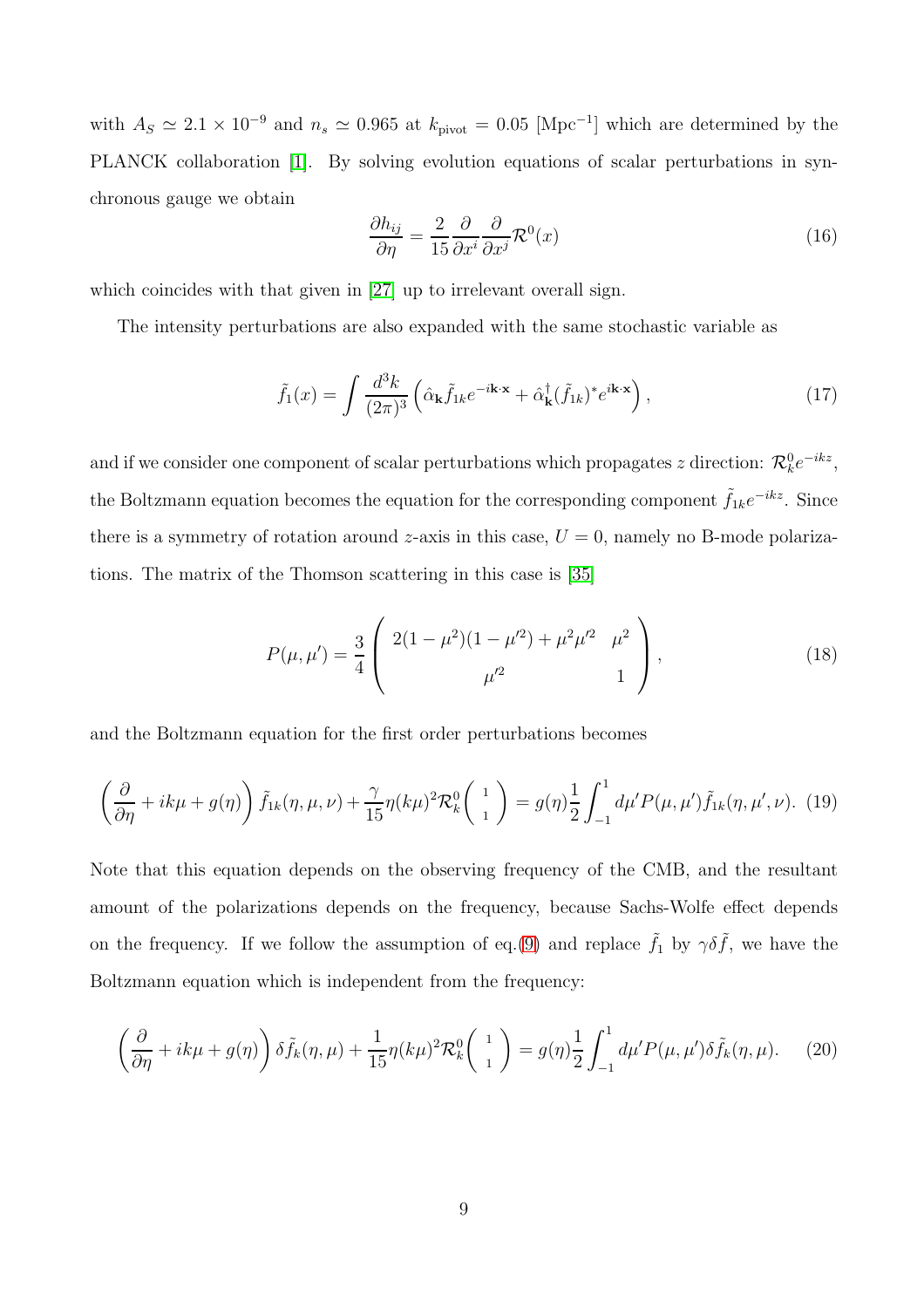Now decompose the array of the perturbation as

$$
\delta \tilde{f}_k = \alpha_k \begin{pmatrix} 1 \\ 1 \end{pmatrix} + \beta_k \begin{pmatrix} 1 \\ -1 \end{pmatrix}, \tag{21}
$$

where  $\alpha_k$  and  $\beta_k$  describe the perturbations of the total intensity and Stokes parameter  $Q$ , respectively. We obtain the equations

<span id="page-10-0"></span>
$$
\left(\frac{\partial}{\partial \eta} + ik\mu + g(\eta)\right)\alpha_k(\eta, \mu) = -\frac{\mathcal{R}_k^0}{15}\eta(k\mu)^2 + g(\eta)\left\{\alpha_{k,0} - \left(\mu^2 - \frac{1}{3}\right)G_k(\eta)\right\},\qquad(22)
$$

<span id="page-10-1"></span>
$$
\left(\frac{\partial}{\partial \eta} + ik\mu + g(\eta)\right) \beta_k(\eta, \mu) = g(\eta) \left(1 - \mu^2\right) G_k(\eta),\tag{23}
$$

where

$$
G_k(\eta) \equiv \frac{3}{4} \left( \beta_{k,0} - \alpha_{k,2} - \beta_{k,2} \right) \tag{24}
$$

is the so called source function and

$$
\alpha_k(\eta, \mu) = \sum_{\ell=0}^{\infty} (2\ell+1) \alpha_{k,\ell}(\eta) P_{\ell}(\mu), \qquad \beta_k(\eta, \mu) = \sum_{\ell=0}^{\infty} (2\ell+1) \beta_{k,\ell}(\eta) P_{\ell}(\mu). \tag{25}
$$

These eqs.[\(22\)](#page-10-0) and [\(23\)](#page-10-1) can be described in a different form as follows. The equations or  $\alpha_{k,\ell}(\eta)$ 

$$
\dot{\alpha}_{k,0} = -ik\alpha_{k,1} - \frac{\mathcal{R}_k^0}{45} \eta k^2, \tag{26}
$$

$$
\dot{\alpha}_{k,1} = -ik\left(\frac{1}{3}\alpha_{k,0} + \frac{2}{3}\alpha_{k,2}\right) - g\alpha_{k,1},\tag{27}
$$

$$
\dot{\alpha}_{k,2} = -ik\left(\frac{2}{5}\alpha_{k,1} + \frac{3}{5}\alpha_{k,3}\right) - \frac{2}{5}\frac{\mathcal{R}_k^0}{45}\eta k^2 - g\frac{1}{10}\left(9\alpha_{k,2} + \beta_{k,0} - \beta_{k,2}\right),\tag{28}
$$

$$
\dot{\alpha}_{k,\ell} = -ik\left(\frac{\ell}{2\ell+1}\alpha_{k,\ell-1} + \frac{\ell+1}{2\ell+1}\alpha_{k,\ell+1}\right) - g\alpha_{k,\ell}, \quad \ell \ge 3,
$$
\n(29)

where dots indicate derivatives by  $\eta$ , and the equations for  $\beta_{k,\ell}(\eta)$ 

$$
\dot{\beta}_{k,0} = -ik\beta_{k,1} - g\frac{1}{2}(\beta_{k,0} + \alpha_{k,2} + \beta_{k,2}),
$$
\n(30)

$$
\dot{\beta}_{k,1} = -ik\left(\frac{1}{3}\beta_{k,0} + \frac{2}{3}\beta_{k,2}\right) - g\beta_{k,1},\tag{31}
$$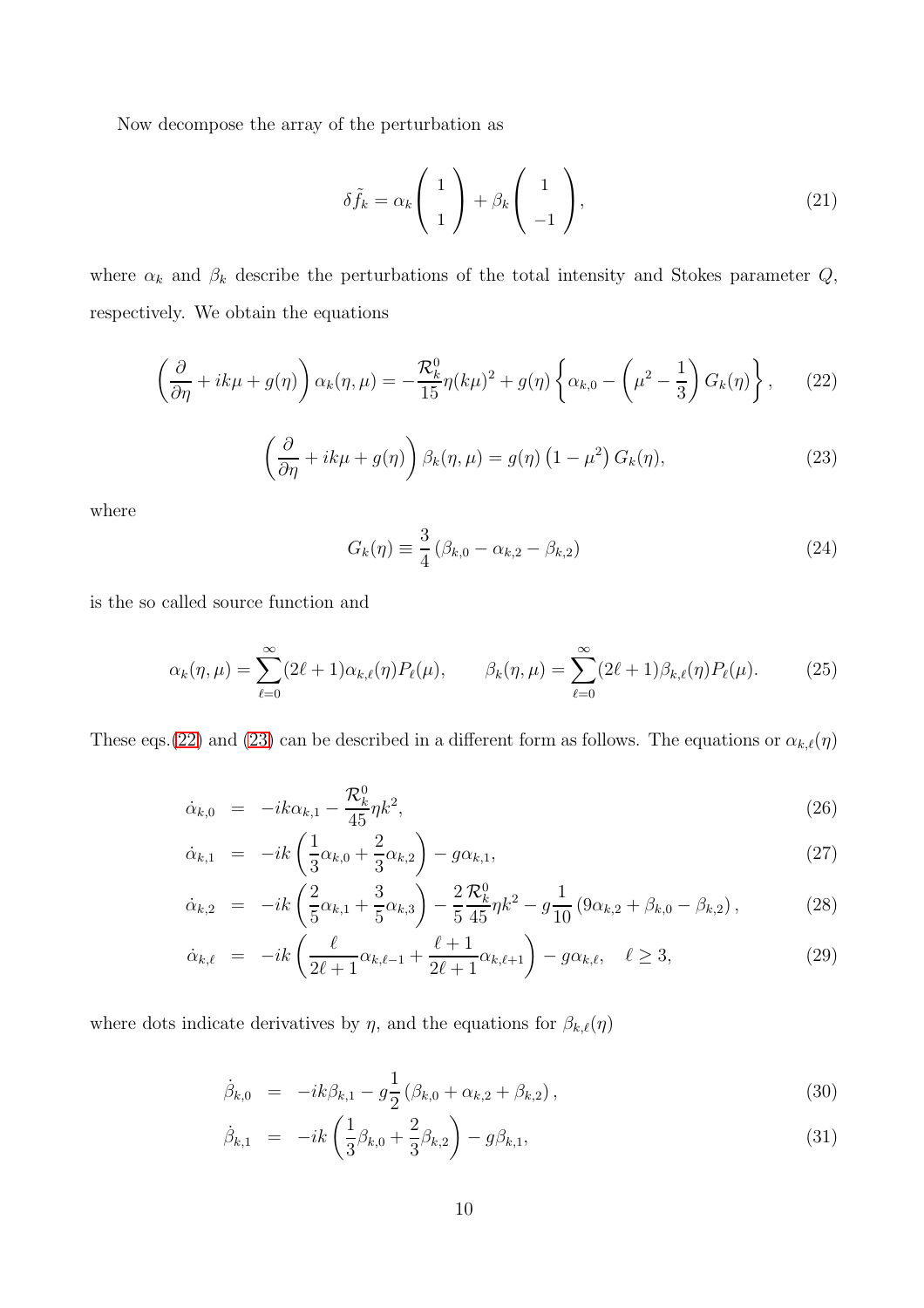$$
\dot{\beta}_{k,2} = -ik\left(\frac{2}{5}\beta_{k,1} + \frac{3}{5}\beta_{k,3}\right) - g\frac{1}{10}\left(9\beta_{k,2} + \beta_{k,0} - \alpha_{k,2}\right),\tag{32}
$$

$$
\dot{\beta}_{k,\ell} = -ik\left(\frac{\ell}{2\ell+1}\beta_{k,\ell-1} + \frac{\ell+1}{2\ell+1}\beta_{k,\ell+1}\right) - g\beta_{k,\ell}, \quad \ell \ge 3. \tag{33}
$$

The solution of eq.[\(23\)](#page-10-1) can be formally written as

$$
\beta_k = \int_0^{\eta} d\eta' e^{-\kappa(\eta, \eta')} e^{-ik\mu(\eta - \eta')} g(\eta') (1 - \mu^2) G_k(\eta'), \tag{34}
$$

where

$$
\frac{\partial}{\partial \eta} \kappa(\eta, \eta') = g(\eta), \text{ and } \kappa(\eta, \eta) = 0.
$$
 (35)

By using the formula

$$
e^{ikr\mu} = \sum_{m=0}^{\infty} (2m+1)i^m j_m(kr) P_m(\mu), \qquad (36)
$$

where  $j_{\ell}(x)$  is the spherical Bessel function, the solution becomes

<span id="page-11-0"></span>
$$
\beta_{k,\ell} = \int_0^{\eta} d\eta' e^{-\kappa(\eta,\eta')} g(\eta') G_k(\eta') i^{\ell} \left\{ \frac{\ell(\ell-1)}{(2\ell+1)(2\ell-1)} j_{\ell-2}(k(\eta'-\eta)) + \frac{2(\ell^2+\ell-1)}{(2\ell+3)(2\ell-1)} j_{\ell}(k(\eta'-\eta)) + \frac{(\ell+2)(\ell+1)}{(2\ell+3)(2\ell+1)} j_{\ell+2}(k(\eta'-\eta)) \right\}.
$$
\n(37)

This form indicates that  $\beta_{k,\ell}$  can be obtained, once the source function has been given.

In general two kinds of polarizations, E-mode and B-mode, are originated from the fact that the polarization tensor (here, all its components are small perturbations of the CMB) is decomposed in corresponding two scalar components as

$$
P_{ab}(\hat{n}) = \frac{1}{2} \begin{pmatrix} Q & -U\sin\theta \\ -U\sin\theta & -Q\sin^2\theta \end{pmatrix} = \sum_{\ell=2}^{\infty} \sum_{m=-\ell}^{\ell} \left[ a_{\ell m}^{E} Y_{(\ell m)ab}^{E}(\hat{n}) + a_{\ell m}^{B} Y_{(\ell m)ab}^{B}(\hat{n}) \right],
$$
(38)

where  $Y_{(\ell m)ab}^E(\hat{n})$  and  $Y_{(\ell m)ab}^B(\hat{n})$  are two independent spherical harmonic functions on the sphere (see [\[36\]](#page-27-2) for a review). The coefficients  $a_{\ell m}^E$  and  $a_{\ell m}^B$  are given as

$$
a_{\ell m}^{E} = \sqrt{\frac{2(\ell-2)!}{(\ell+2)!}} \int d\hat{n} \, \nabla_{a} \nabla_{b} P^{ab}(\hat{n}) \, (Y_{\ell}^{m}(\hat{n}))^{*},
$$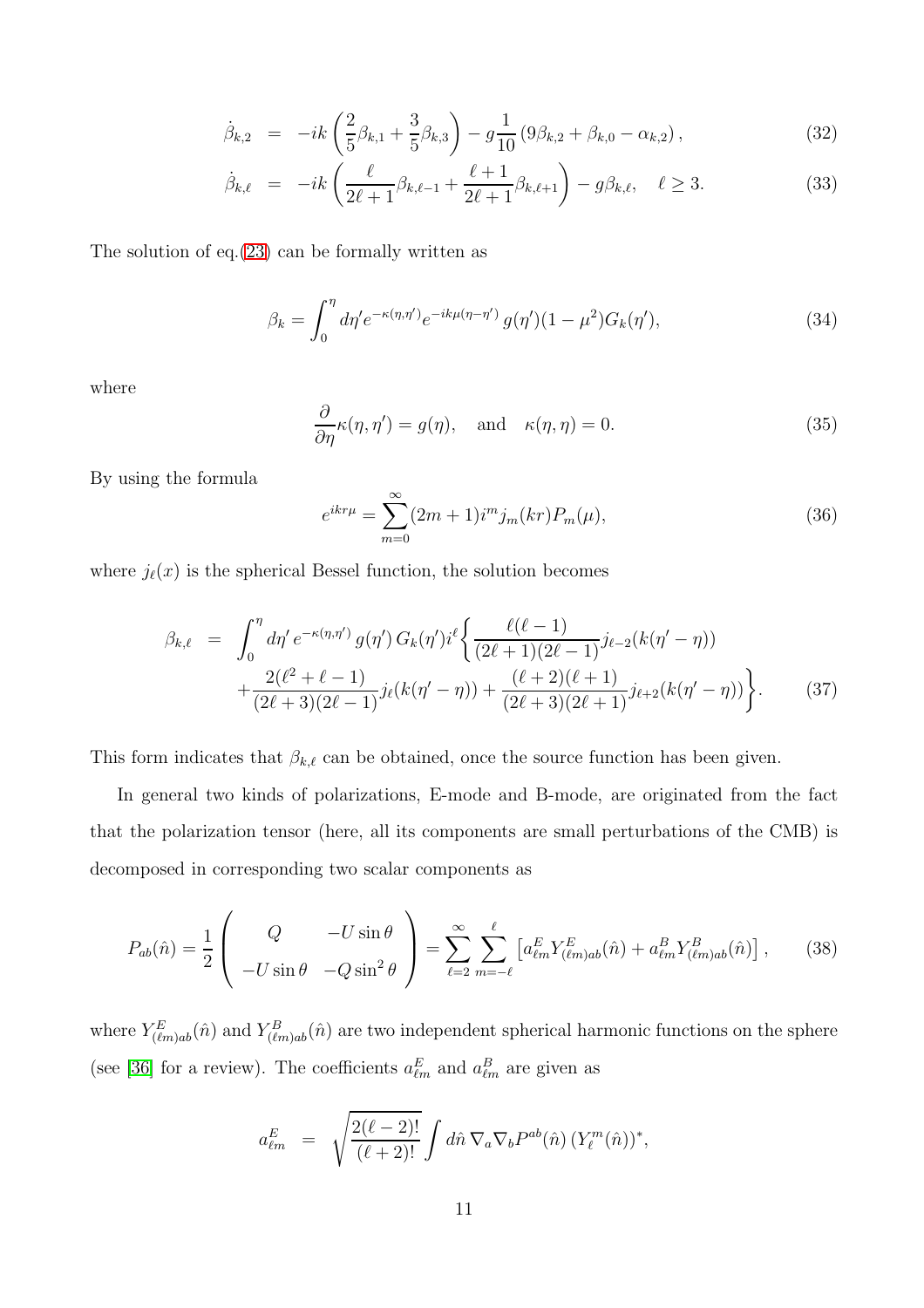$$
a_{\ell m}^B = \sqrt{\frac{2(\ell-2)!}{(\ell+2)!}} \int d\hat{n} \, \nabla_a \nabla_c P^{ab}(\hat{n}) \epsilon^c{}_b \left( Y_\ell^m(\hat{n}) \right)^*, \tag{39}
$$

where  $d\hat{n} = d\theta \sin \theta d\varphi$ ,  $\nabla_a$  is the covariant derivative on the sphere,  $Y_{\ell}^{m}(\hat{n})$  is the spherical harmonic function. If we consider the component  $Q$  as a perturbation that follows eq.[\(9\)](#page-7-0) with an additional factor 2, we have  $Q_k = T_0 \beta_k$  in the unit of temperature from  $Q = I_{\theta} - I_{\varphi}$ , where

$$
Q(x) = \int \frac{d^3k}{(2\pi)^3} \left( \hat{\alpha}_{\mathbf{k}} Q_k e^{-i\mathbf{k} \cdot \mathbf{x}} + \hat{\alpha}_{\mathbf{k}}^\dagger (Q_k)^* e^{i\mathbf{k} \cdot \mathbf{x}} \right). \tag{40}
$$

In the present background of scalar perturbation,  $\mathcal{R}_k^0 e^{-ikz}$ , we can describe the component  $a_{k,\ell m}^E$ by  $\beta_{k,\ell}$  as

<span id="page-12-0"></span>
$$
a_{k,\ell m}^{E} = - \delta_{m0} T_0 \sqrt{\pi (2\ell+1)} \sqrt{\frac{2\ell(\ell-1)}{(\ell+1)(\ell+2)}} \beta_{k,\ell}
$$
  
+ 
$$
\delta_{m0} T_0 \sqrt{\pi (2\ell+1)} \sqrt{\frac{2\ell(\ell-1)}{(\ell+1)(\ell+2)}} \sum_{n=1}^{[\ell/2]} \frac{2(\ell-2n)+1}{\ell(\ell-1)/2} \beta_{k,\ell-2n},
$$
(41)

where we have made a resummation by which the infinite summation becomes that of the finite range [\[31\]](#page-26-6). The angular power spectrum for the E-mode polarization is given by

<span id="page-12-1"></span>
$$
C_{\ell}^{EE} = \int \frac{d^3k}{(2\pi)^3} \frac{1}{2\ell+1} \sum_{m=-\ell}^{\ell} |a_{k,\ell m}^{E}|^2,
$$
\n(42)

where we assume the isotropy of the universe.

Here, we consider long wavelength limit in which we neglect the terms with  $-i$ k in equations for  $\alpha_{k,\ell}$  and  $\beta_{k,\ell}$ .

$$
\dot{\alpha}_{k,0} \simeq -\frac{\mathcal{R}_k^0}{45} \eta k^2,\tag{43}
$$

$$
\dot{\alpha}_{k,1} \simeq -g\alpha_{k,1},\tag{44}
$$

$$
\dot{\alpha}_{k,2} \simeq -\frac{2}{5} \frac{\mathcal{R}_k^0}{45} \eta k^2 - g \frac{1}{10} \left( 9 \alpha_{k,2} + \beta_{k,0} - \beta_{k,2} \right), \tag{45}
$$

$$
\dot{\alpha}_{k,\ell} \simeq -g\alpha_{k,\ell}, \quad \ell \ge 3,\tag{46}
$$

$$
\dot{\beta}_{k,0} \simeq -g\frac{1}{2}(\beta_{k,0} + \alpha_{k,2} + \beta_{k,2}), \qquad (47)
$$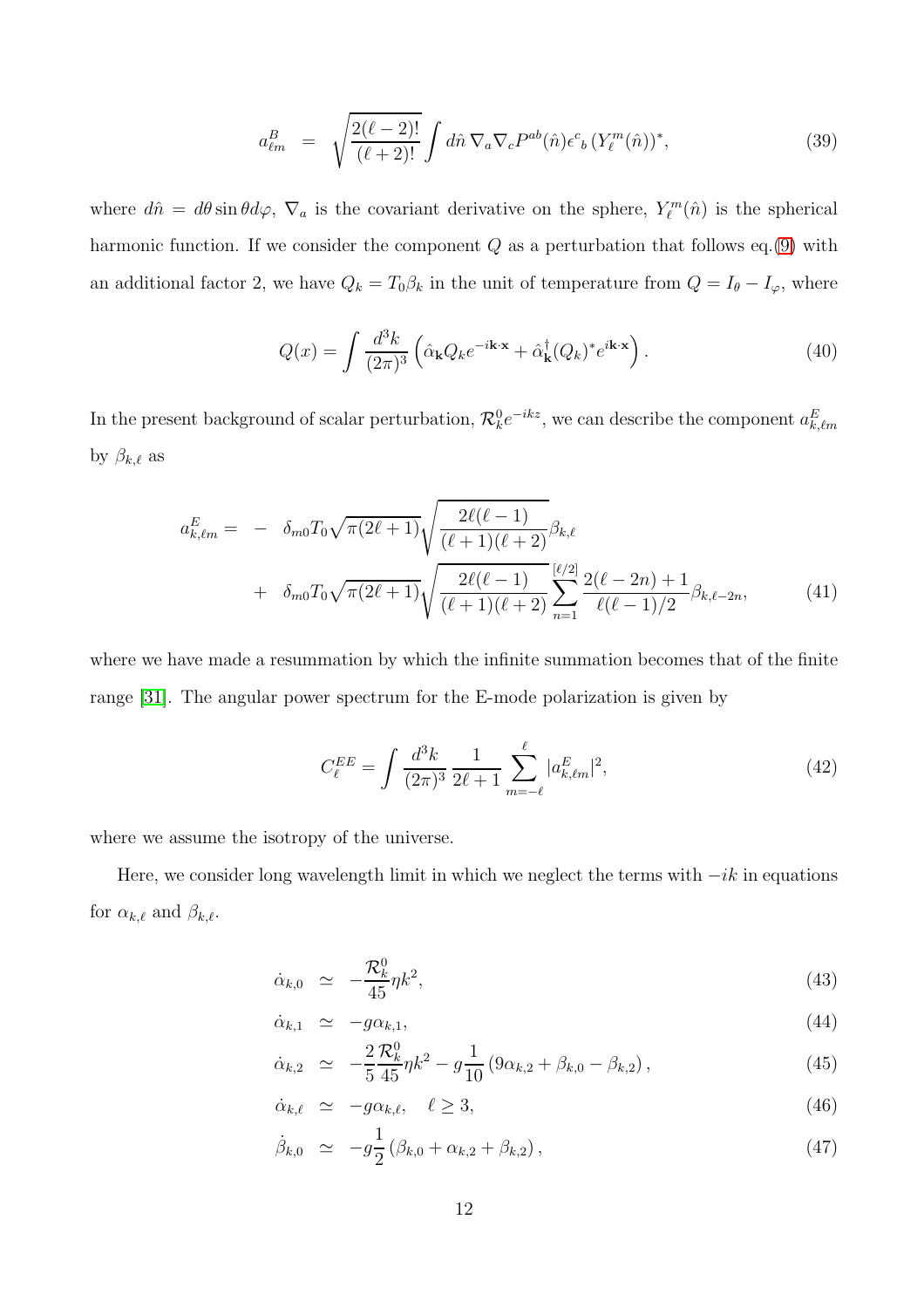$$
\dot{\beta}_{k,1} \simeq -g\beta_{k,1},\tag{48}
$$

$$
\dot{\beta}_{k,2} \simeq -g\frac{1}{10}(9\beta_{k,2} + \beta_{k,0} - \alpha_{k,2})
$$
\n(49)

$$
\dot{\beta}_{k,\ell} \simeq -g\beta_{k,\ell}, \quad \ell \ge 3. \tag{50}
$$

Moreover, neglect  $\alpha_{k,\ell}$  and  $\beta_{k,\ell}$  of  $\ell = 1$  and  $\ell \geq 3$  considering that they are all exponentially smaller than the others (so called tight coupling limit), then we can obtain a differential equation of the source function

$$
\dot{G}_k = -\frac{3}{10} g G_k + \frac{\mathcal{R}_k^0}{150} k^2 \eta.
$$
\n(51)

The solution of this equation can be formally written as

$$
G_k \simeq \frac{1}{10} \int_0^{\eta} d\eta' e^{-\frac{3}{10}\kappa(\eta,\eta')} \frac{\mathcal{R}_k^0}{15} k^2 \eta'. \tag{52}
$$

Since we set that the source function vanishes at the time when the reionization starts,  $\eta_{\text{ion}}$ , and the exponential factor in the integrant is almost always unity in good approximation [\[34\]](#page-27-0), we obtain an approximate source function

$$
G_k \simeq \frac{\mathcal{R}_k^0}{300} k^2 (\eta^2 - \eta_{\rm ion}^2). \tag{53}
$$

Then, from eq. $(37)$  in the same approximation we obtain

$$
\beta_{k,\ell} \simeq \int_{\eta_{\text{ion}}}^{\eta} d\eta' g(\eta') \frac{\mathcal{R}_k^0}{300} k^2 (\eta'^2 - \eta_{\text{ion}}^2) i^{\ell} \left\{ \frac{\ell(\ell-1)}{(2\ell+1)(2\ell-1)} j_{\ell-2}(k(\eta'-\eta)) + \frac{2(\ell^2+\ell-1)}{(2\ell+3)(2\ell-1)} j_{\ell}(k(\eta'-\eta)) + \frac{(\ell+2)(\ell+1)}{(2\ell+3)(2\ell+1)} j_{\ell+2}(k(\eta'-\eta)) \right\}.
$$
\n(54)

In this way we obtain an approximate formula for E-mode angular power spectrum from this result and eqs.[\(41\)](#page-12-0) and [\(42\)](#page-12-1). We have used the approximation to obtain  $\beta_{k,\ell}$  through the approximate source function without fully solving the equations for all  $\beta_{k,\ell}$ .

Exactly the same story applies to the B-mode angular power spectrum by tensor perturbations (see [\[34\]](#page-27-0) for details). Here, we simply give results. The B-mode angular power spectrum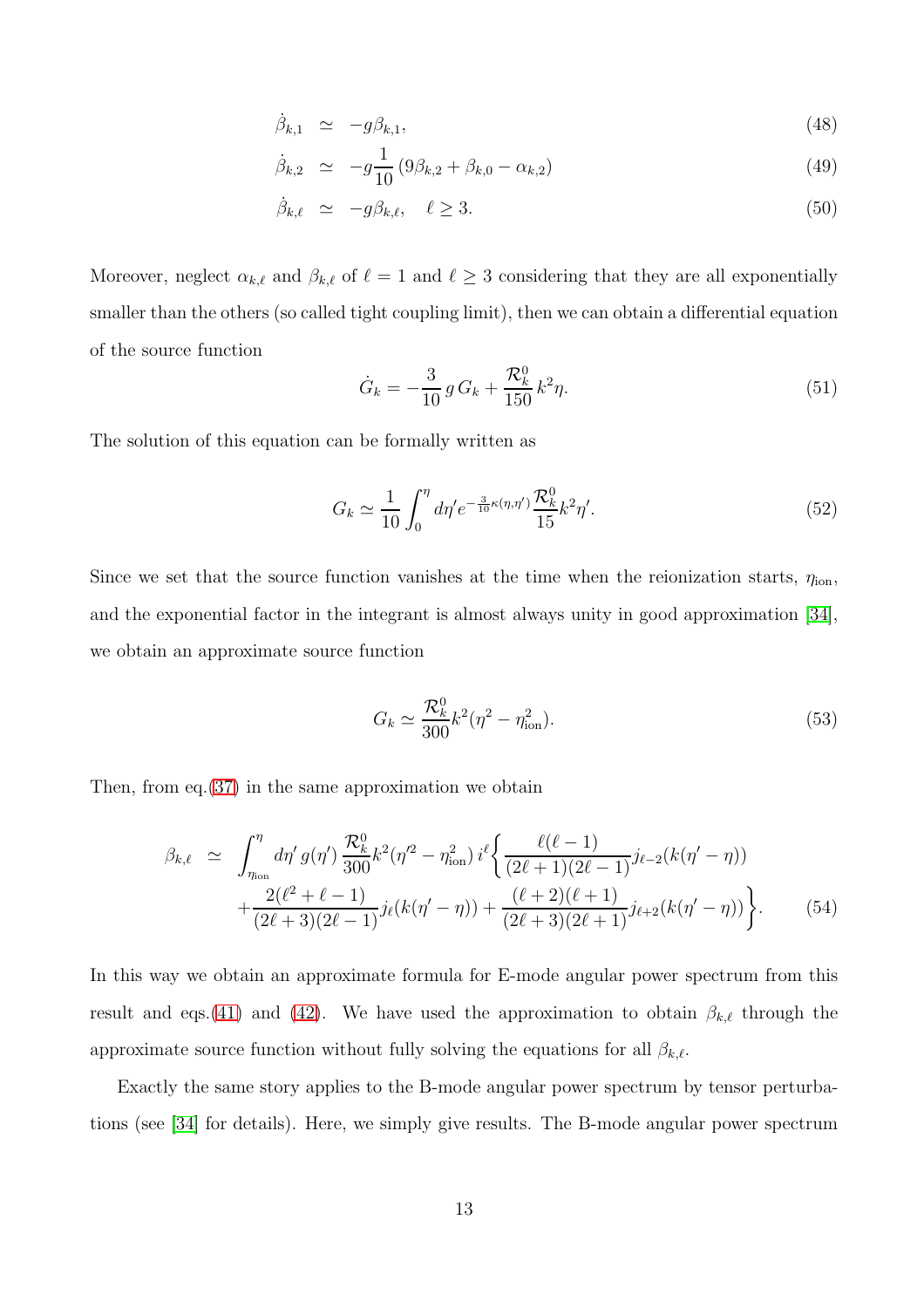due to tensor perturbations is given as

$$
C_{\ell}^{\text{BB}} = 2 \int \frac{d^3 k}{(2\pi)^3} \frac{1}{2\ell + 1} \sum_{m} |a_{\ell m}^{\text{B}}(k)|^2 = T_0^2 \frac{4}{\pi} \int dk k^2 \left| \frac{\ell + 2}{2\ell + 1} \beta_{k,\ell-1} + \frac{\ell - 1}{2\ell + 1} \beta_{k,\ell+1} \right|^2, \tag{55}
$$

where  $\beta_{k,\ell}$  is now approximately given as

$$
\beta_{k,\ell}(\eta_0) \simeq \int_{\eta_{\text{ion}}}^{\eta_0} d\eta' i^{\ell} j_{\ell}(k(\eta'-\eta_0)) g(\eta') G_k(\eta'), \qquad (56)
$$

$$
G_k(\eta) \simeq -\frac{1}{10} \left( D_k(\eta) - D_k(\eta_{\text{ion}}) \right). \tag{57}
$$

Here, the source function is described by the amplitude of tensor perturbations in the metric of eq. $(7)$  as

$$
h_{ij}(x) = \int \frac{d^3k}{(2\pi)^3} \sum_{a=+,\times} \left( \hat{\beta}_{\mathbf{k}} e_{ij}^a D_k(\eta) e^{-i\mathbf{k}\cdot\mathbf{x}} + \hat{\beta}_{\mathbf{k}}^\dagger (e_{ij}^a)^\dagger (D_k)^* e^{i\mathbf{k}\cdot\mathbf{x}} \right),\tag{58}
$$

where  $\hat{\beta}_{\mathbf{k}}$  is another stochastic variable which satisfies  $\langle \hat{\beta}_{\mathbf{k}} \hat{\beta}_{\mathbf{k'}}^{\dagger} \rangle = (2\pi)^3 \delta^3(\mathbf{k} - \mathbf{k'})$  and

$$
D_k(\eta) = \sqrt{\frac{2\pi^2 A_T}{k^3}} \cdot 3\sqrt{\frac{\pi}{2}} (k\eta)^{-3/2} J_{3/2}(k\eta)
$$
 (59)

which is the solution of the evolution equation of tensor perturbations  $(J_n(x))$  is the Bessel function) corresponding to the initial condition, namely, the power spectrum of the primordial tensor perturbation

$$
P_{\mathcal{T}} = A_T \left(\frac{k}{k_{\text{pivot}}}\right)^{n_T} \tag{60}
$$

with  $A_T = r_{TS}A_S$ ,  $r_{TS} = 0.03$  and  $n_T = 0$ . There is no deep reason to choose these values, and it is simply a set of test values, because primordial tensor perturbation has not yet been observed.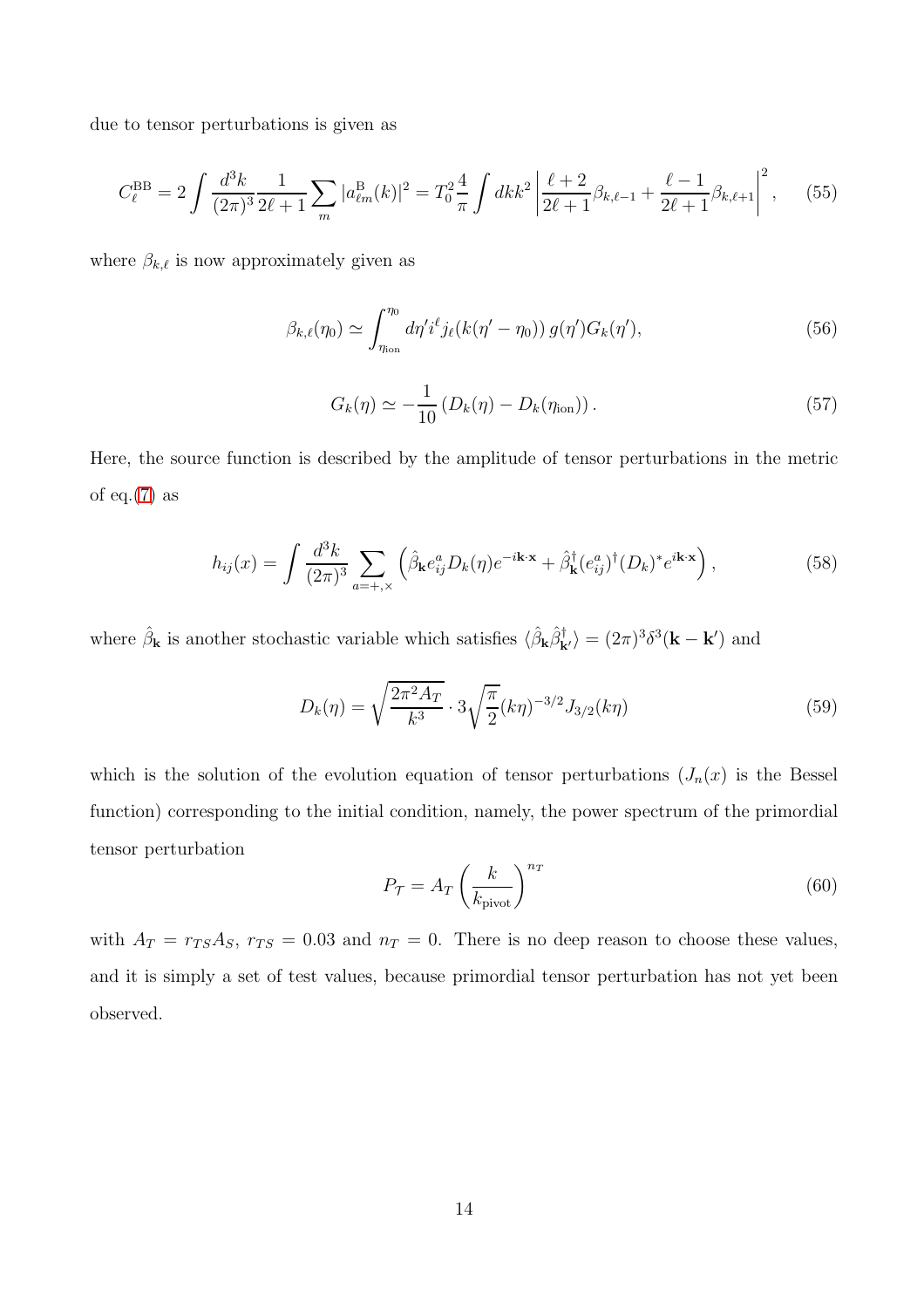#### <span id="page-15-0"></span>3 The results and implications

In this section we discuss the angular power spectra of the E-mode and B-mode CMB polarizations which are produced by Thomson scattering of CMB photons in the period of reionization. Our main concern is how the power spectra are affected by the difference of the expansion of the universe that we have discussed in the first section. The angular power spectra corresponding to two models which are suggested by the standard distance ladder and the inverse distance ladder are calculated, respectively, and they are compared with those of the concordance ΛCDM model. The essential difference of these two models is the way of expanding the universe in the period of reionization.

In the semi-analytic method, which has been introduced in the previous section, the difference of the behavior of the function  $g(\eta) = \sigma_T n_e(\eta) a(\eta)$  is essential, where  $\sigma_T$  is the Thomson scattering cross section,  $n_e(\eta)$  is the time-dependent number density of free electrons, and  $a(\eta)$ is the scale factor. It can be understood that this function  $g(\eta)$  represents the efficiency of producing polarizations at each time. Note that  $n_e(\eta) \propto a(\eta)^{-3}$  and the optical depth

<span id="page-15-1"></span>
$$
\tau \simeq \int_{\eta_{\rm ion}}^{\eta_0} d\eta' g(\eta') \tag{61}
$$

has been measured as  $\tau = 0.054 \pm 0.007$  by the PLANCK collaboration [\[1\]](#page-22-0). The behavior of  $n_e(\eta)a(\eta)^3$  shows the genuine evolution of free electron density without the effect of dilution by the expansion of the universe. Though the knowledge of the evolution has not yet been established, we know that the reionization is finished until  $z = 6$  by the observation of Lyman- $\alpha$  forest and Gunn-Peterson though [\[37\]](#page-27-3), and its main process starts around  $z \simeq 8$ . We set  $\eta_{\text{ion}}$ to the time corresponding to the redshift  $z_{\text{ion}} = 8$ , namely  $a(\eta_{\text{ion}}) = 1/9$ , applying the relation  $1 + z = 1/a$  with the normalization  $a(\eta_0) = 1$ , which is also the condition to set the value of  $\eta_0$ , the age of the universe. In this work we simply assume

$$
n_e(\eta)a(\eta)^3 = n_e^{\text{ion}} \tanh\left(20 \frac{\eta - \eta_{\text{ion}}}{\eta_{\text{ion}}}\right),\tag{62}
$$

where  $\eta \ge \eta_{\text{ion}}$  and  $n_e^{\text{ion}}$  is a constant which should be determined by eq.[\(61\)](#page-15-1) with  $\tau = 0.054$ .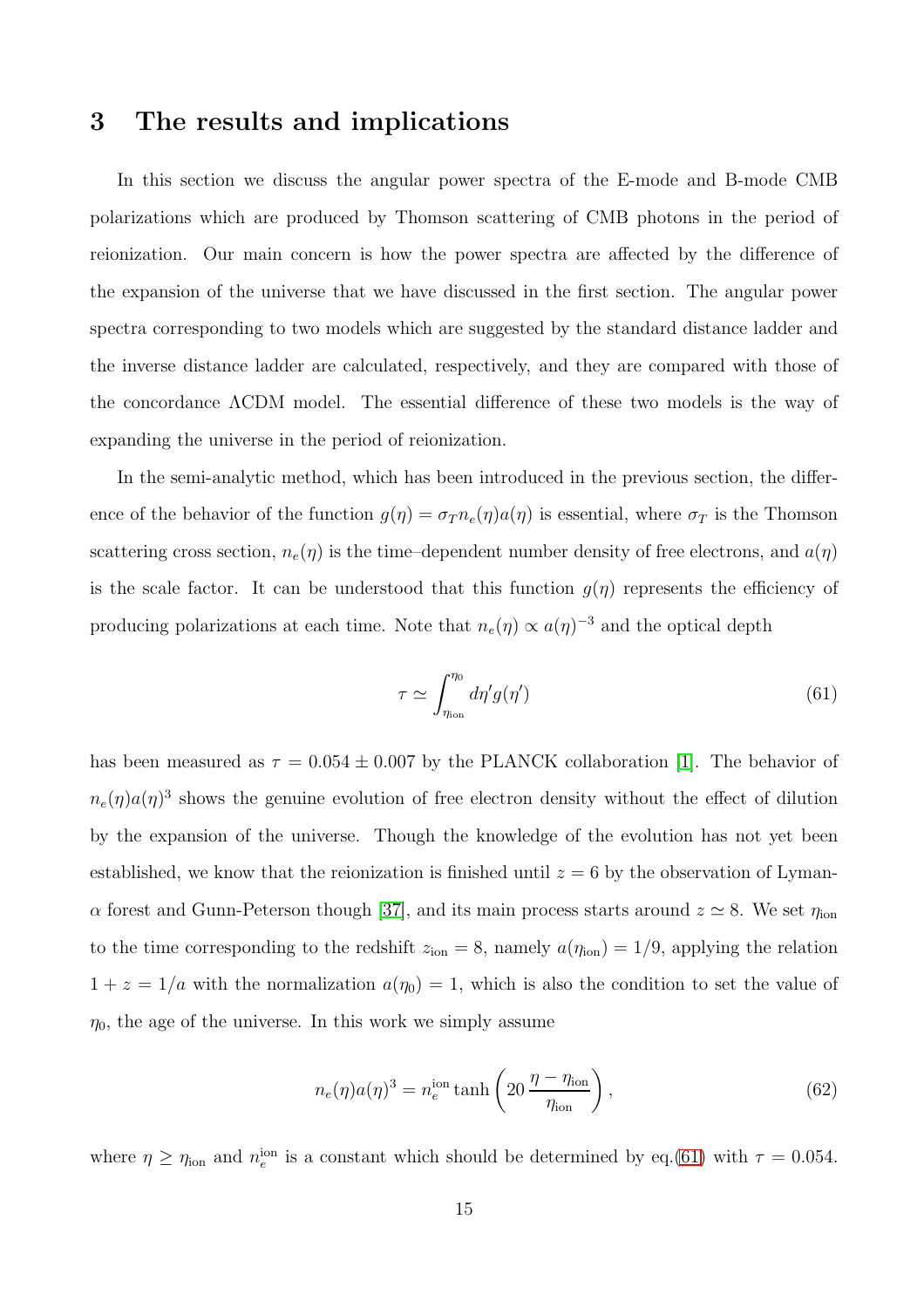

<span id="page-16-0"></span>Figure 6: The function g and angular power spectra for the  $\Lambda$ CDM model. Left: g [eV] as a function of conformal time  $\eta$  [eV<sup>-1</sup>] in the region  $\eta_{\text{ion}} < \eta < \eta_0$ . Middle: the angular power spectrum of E-mode polarization  $D_{\ell}^{EE}$   $[\mu$ K<sup>2</sup> $]$  with errors by cosmic variance. Right: the angular power spectrum of B-mode polarization  $D_{\ell}^{BB}$  [ $\mu$ K<sup>2</sup>] with errors by cosmic variance.

A numerical number 20 has been chosen so that about 90% of reionization has been finished at  $z = 6$  in our models.

First, we fix the function in case of the ΛCDM model and calculate the E-mode and B-mode power spectra. Our concordance  $\Lambda$ CDM model is defined by eq.[\(4\)](#page-3-0) with  $w_0 = -1$ ,  $w_a = 0$ ,  $H_0 = 67.4$  [km/s Mpc],  $\Omega_m = 0.3$  and  $\Omega_{DE} = 1 - \Omega_m = 0.7$ . This is the first order differential equation for the scale factor, and we solve it with the initial condition  $a(\eta = 0) = 0$ . In fig[.6](#page-16-0) we present the function g and angular power spectra in the ΛCDM model. The plot of the function q indicates that the efficiency to produce polarizations quickly increases as the increase of the free electron density just after reionization starts, and then the efficiency rather quickly decreases as the decrease of the free electron density by the expansion of the universe. Both E-mode and B-mode angular power spectra roughly reflect this behavior: larger  $\ell$  powers, which have produced at early time, are small, and then they become larger for smaller  $\ell$ , but lower  $\ell$  powers, which have produced at late time, become small again. Although our approximation is rather drastic, the resultant power spectra are in rather good agreement with more rigorous calculations in not only their shapes but also even quantitatively. We assume the cosmic variance limited measurement and the corresponding errors are included in the plots in fig[.6.](#page-16-0)

In fig[.7](#page-17-0) we present the results in the CPL model with the standard distance ladder. There is a clear difference in the function q between this model and the  $\Lambda$ CDM model. The peak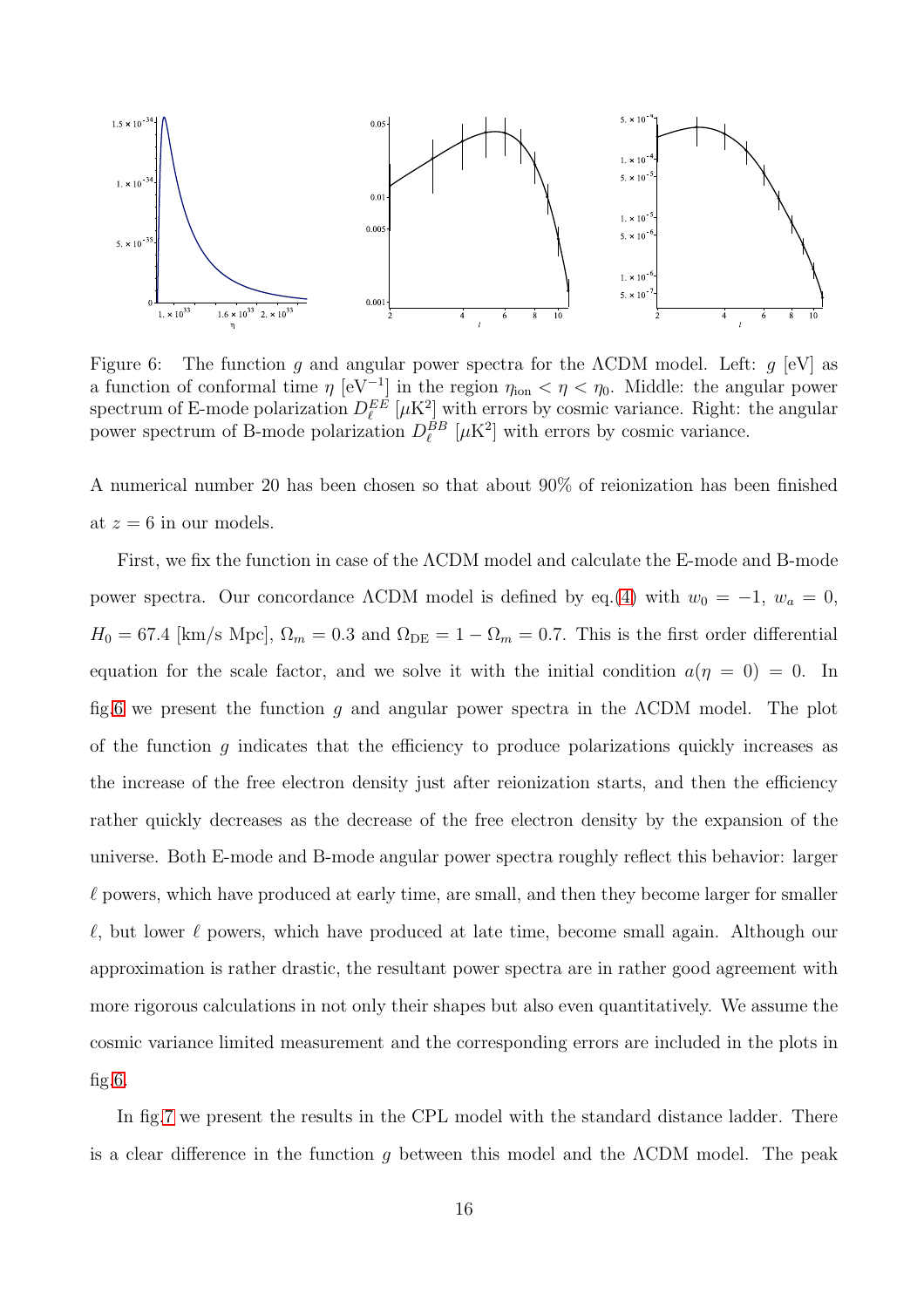

<span id="page-17-0"></span>Figure 7: The function q and angular power spectra for the CPL model with the standard distance ladder. Left:  $g$  [eV] as a function of conformal time  $\eta$  [eV<sup>-1</sup>] in the region  $\eta_{\text{ion}} < \eta < \eta_0$ . The line with higher peak is that of this model being compared with that of the ΛCDM model. Middle: the angular power spectra of E-mode polarization  $D_{\ell}^{EE}$  [ $\mu$ K<sup>2</sup>] with errors by cosmic variance. The spectrum of this model almost overlaps with that of the ΛCDM model with some excess at high  $\ell$ . Right: the angular power spectra of B-mode polarization  $D_{\ell}^{BB}$  [ $\mu$ K<sup>2</sup>] with errors by cosmic variance. The spectrum of this model almost overlaps with that of the ΛCDM model with some excess at high  $\ell$ .



<span id="page-17-1"></span>Figure 8: The difference of the angular power spectra in the CPL model with the standard distance ladder and that in the  $\Lambda$ CDM model. Left: plot of  $(D_{\ell}^{EE} - D_{\ell_{\ell}}^{EE, \Lambda \text{CDM}})$ distance ladder and that in the ACDM model. Left: plot of  $(D_{\ell}^{EE} - D_{\ell}^{EE, \Lambda \text{CDM}})/D_{\ell}^{EE, \Lambda \text{CDM}}$  with errors by cosmic variance in vertical lines. Right: plot of  $(D_{\ell}^{BB} - D_{\ell}^{BB, \Lambda \text{CDM}})/D_{\ell}^{BB, \Lambda \text{CDM}}$  $\binom{BB,\Lambda{\rm CDM}}{\ell}/D_{\ell}^{BB,\Lambda{\rm CDM}}$ with errors by cosmic variance in vertical lines.

becomes higher and every behaviors become quicker, because the time to start reionization is earlier, the age of the universe becomes shorter, and the period of reionization  $\eta_0 - \eta_{\text{ion}}$  becomes shorter. Note that the function q is constrained by eq.[\(61\)](#page-15-1). As the result at larger  $\ell$  the values of both  $D_{\ell}^{EE}$  and  $D_{\ell}^{BB}$  are enhanced, though the values at smaller  $\ell$  are not changed. This change of the shape of the angular power spectra are clearly seen in fig[.8.](#page-17-1) Note that this magnitude of distortion of the angular power spectra about 20% does not happen by simply changing the value of  $H_0$  keeping  $w = -1$ . For example, if we simply change the value of  $H_0$  from 67.4 to 74.0 [km/s Mpc] with fixed  $w = -1$ , the change of both E-mode and B-mode power spectra is less than 1%.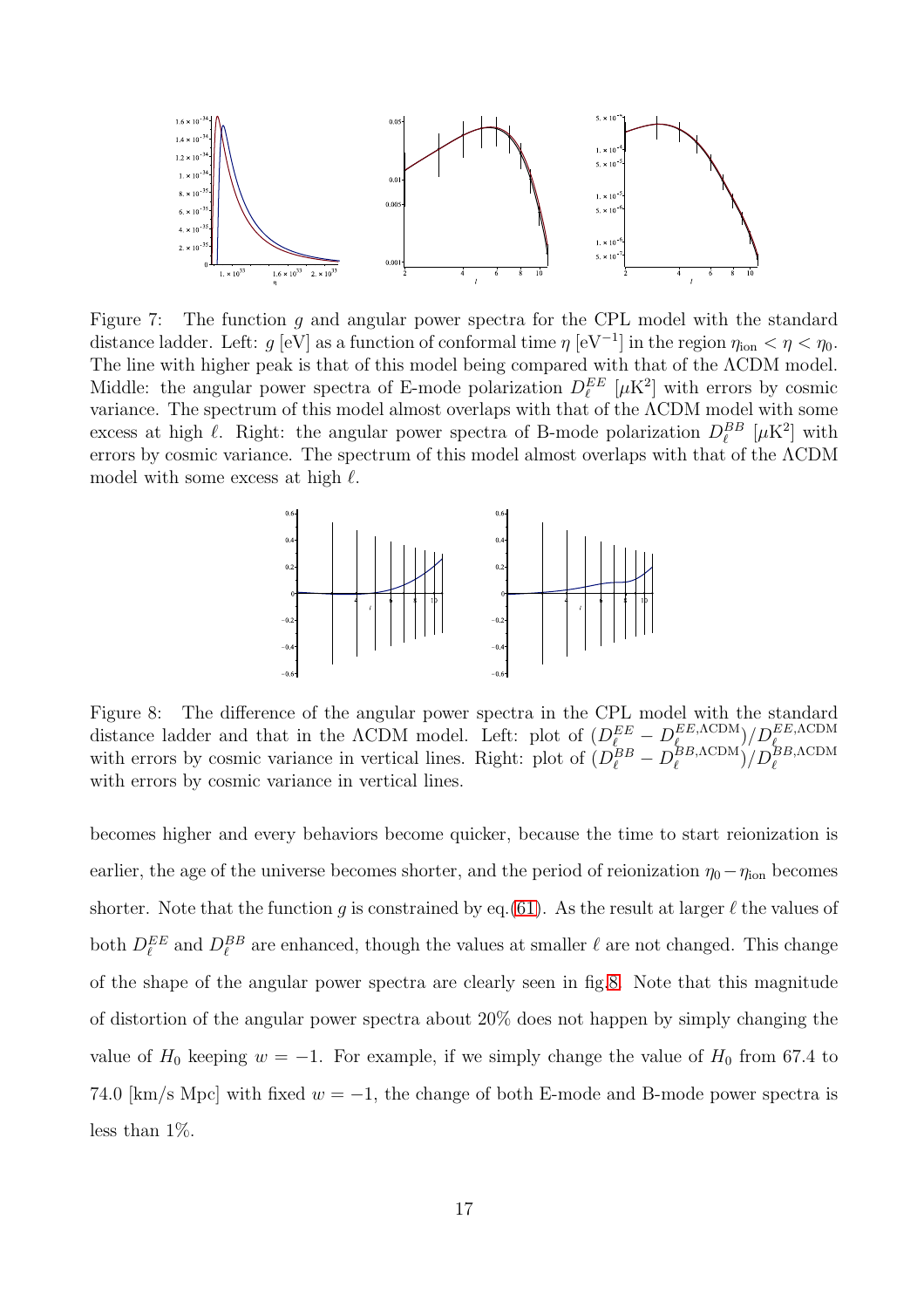

<span id="page-18-0"></span>Figure 9: The function q and angular power spectra for the CPL model with the inverse distance ladder. Left: g [eV] as a function of conformal time  $\eta$  [eV<sup>-1</sup>] in the region of  $\eta$  close to  $\eta_{\text{ion}}$ . The lines corresponding to the model with the inverse distance ladder and the  $\Lambda$ CDM model almost overlap with very little shift of the former to the right in  $\eta$ . Middle: the angular power spectra of E-mode polarization  $D_{\ell}^{EE}$  [ $\mu$ K<sup>2</sup>] with errors by cosmic variance. The spectrum of this model almost overlaps with that of the ΛCDM model with some suppression at high  $\ell$  (difficult to see with eyes). Right: the angular power spectra of B-mode polarization  $D_{\ell}^{BB}$  $[\mu K^2]$  with errors by cosmic variance. The spectrum of this model almost overlaps with that of the  $\Lambda$ CDM model with some suppression at high  $\ell$  (difficult to see with eyes).



<span id="page-18-1"></span>Figure 10: The difference of the angular power spectra in the CPL model with the inverse distance ladder and that in the  $\Lambda$ CDM model. Left: plot of  $(D_{\ell}^{EE} - D_{\ell_{\rm BD}}^{EE, \Lambda_{\rm CDM}})$ distance ladder and that in the ACDM model. Left: plot of  $(D_{\ell}^{EE} - D_{\ell}^{EE, \Lambda \text{CDM}})/D_{\ell}^{EE, \Lambda \text{CDM}}$  with errors by cosmic variance in vertical lines. Right: plot of  $(D_{\ell}^{BB} - D_{\ell}^{BB, \Lambda \text{CDM}})/D_{\ell}^{BB, \Lambda \text{CDM}}$  $\binom{BB,\Lambda{\rm CDM}}{\ell}/D_{\ell}^{BB,\Lambda{\rm CDM}}$ with errors by cosmic variance in vertical lines.

In fig[.9](#page-18-0) we present the results in the CPL model with the inverse distance ladder. The difference in the function  $q$  is small as expected, which comes from that reionization starts slightly later and the age of the universe becomes slightly shorter. Since the difference is little, the change of angular power spectra is very small. The change can be only seen in the plots of fig[.10,](#page-18-1) which shows that the powers at larger  $\ell$  become smaller. Note that this behavior is opposite to that in the model with the standard distance ladder. This little dump comes from slightly later start of reionization. Since the difference from the ΛCDM model is small, we may interpret this result as that the data set of the inverse distance ladder favors the ΛCDM model, or dark energy as a cosmological constant.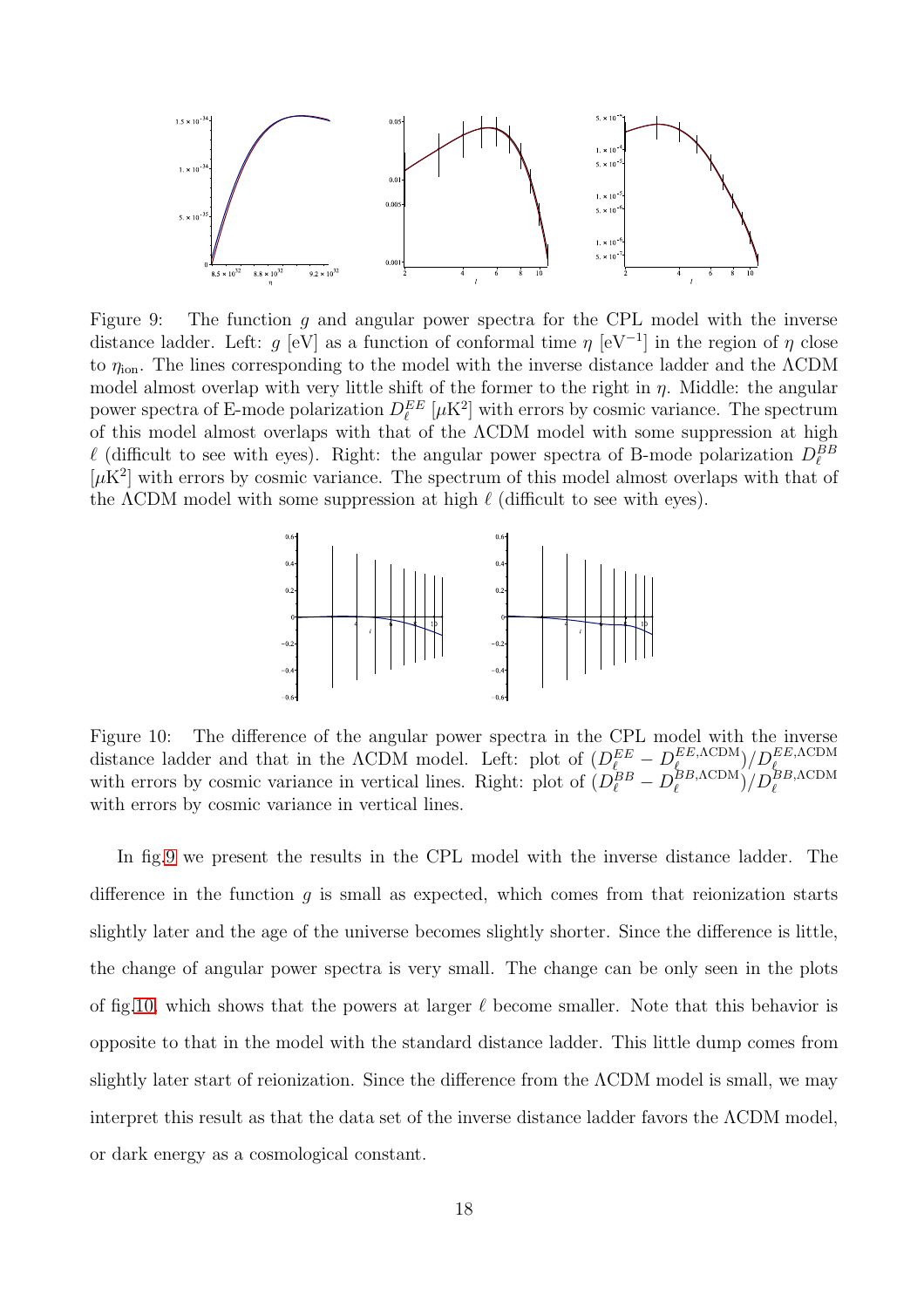

<span id="page-19-0"></span>Figure 11: The difference of the angular power spectra in the model of Taylor expansion with the standard distance ladder and the inverse distance ladder and that in the ΛCDM model. Left: plot of  $(D_{\ell}^{EE} - D_{\ell_{\text{max}}}^{EE,\text{ACDM}})$  $\frac{E_{\text{E}}\text{ACDM}}{E_{\text{E}}}\left| \frac{DE_{\text{E}}\text{ACDM}}{DE_{\text{E}}\text{ACDM}} \right|$  in the model with the standard distance ladder. Middle-Left: plot of  $(D_{\ell}^{BB} - D_{\ell}^{BB,\Lambda \text{CDM}})$  $\frac{BB,\Lambda\text{CDM}}{\ell}$  /  $D_{\ell}^{BB,\Lambda\text{CDM}}$  in the model with the standard distance ladder. Middle-Right: plot of  $(D_{\ell_{-}}^{EE} - D_{\ell_{\rm D}D_{\ell}}^{EE, \Lambda \rm{CDM}})$  $\frac{E E, \Lambda \text{CDM}}{\ell_{BB} \Lambda \text{CDM}}/D_{\ell_{BB} \Lambda \text{CDM}}^{EE, \Lambda \text{CDM}}$  in the model with the inverse distance ladder. Right: plot of  $(D_{\ell}^{BB} - D_{\ell}^{BB,\Lambda \text{CDM}})$  $\binom{BB,\Lambda\text{CDM}}{\ell}/\widetilde{D}_{\ell}^{BB,\Lambda\text{CDM}}$  in the model with the inverse distance ladder. In all plots vertical lines indicate errors by cosmic variance.

Fig[.11](#page-19-0) shows that we have completely the same result in the models of Taylor expansion, which leads a model independent observation: in the production of the polarizations of the CMB in the period of reionization with non–trivially time–dependent equation of state of dark energy, the evolution of the universe suggested by the standard distance ladder indicates higher polarization powers at larger  $\ell$ , and the evolution of the universe suggested by the inverse distance ladder indicates lower polarization powers at larger  $\ell$ . This means that the future precise measurements of E-mode and possibly B-mode angular power spectra at low- $\ell$ by LiteBIRD, for example, can give a useful information to the Hubble tension. Suppose that we find higher polarization powers in future experiments. It can be understood that the non– trivially time–dependent equation of state of dark energy with the standard distance ladder, namely larger value of the Hubble constant with new physics at low-z, is favored.

Before closing this section we discuss the effect of ambiguity of our knowledge of reionization. Fig[.12](#page-20-0) shows how angular power spectra change depending on the value of the optical depth  $\tau$ and the value of the redshift  $z<sub>ion</sub>$  when reionization starts. The ambiguity of the optical depth by the PLANCK collaboration causes the change of power spectra within cosmic variance. The lack of the knowledge about reionization process gives larger distortions beyond cosmic variance, and it is important to obtain the knowledge by exploring deeper universe through future observations of quasars, 21-cm hyperfine line of hydrogen, and so on. Since we have to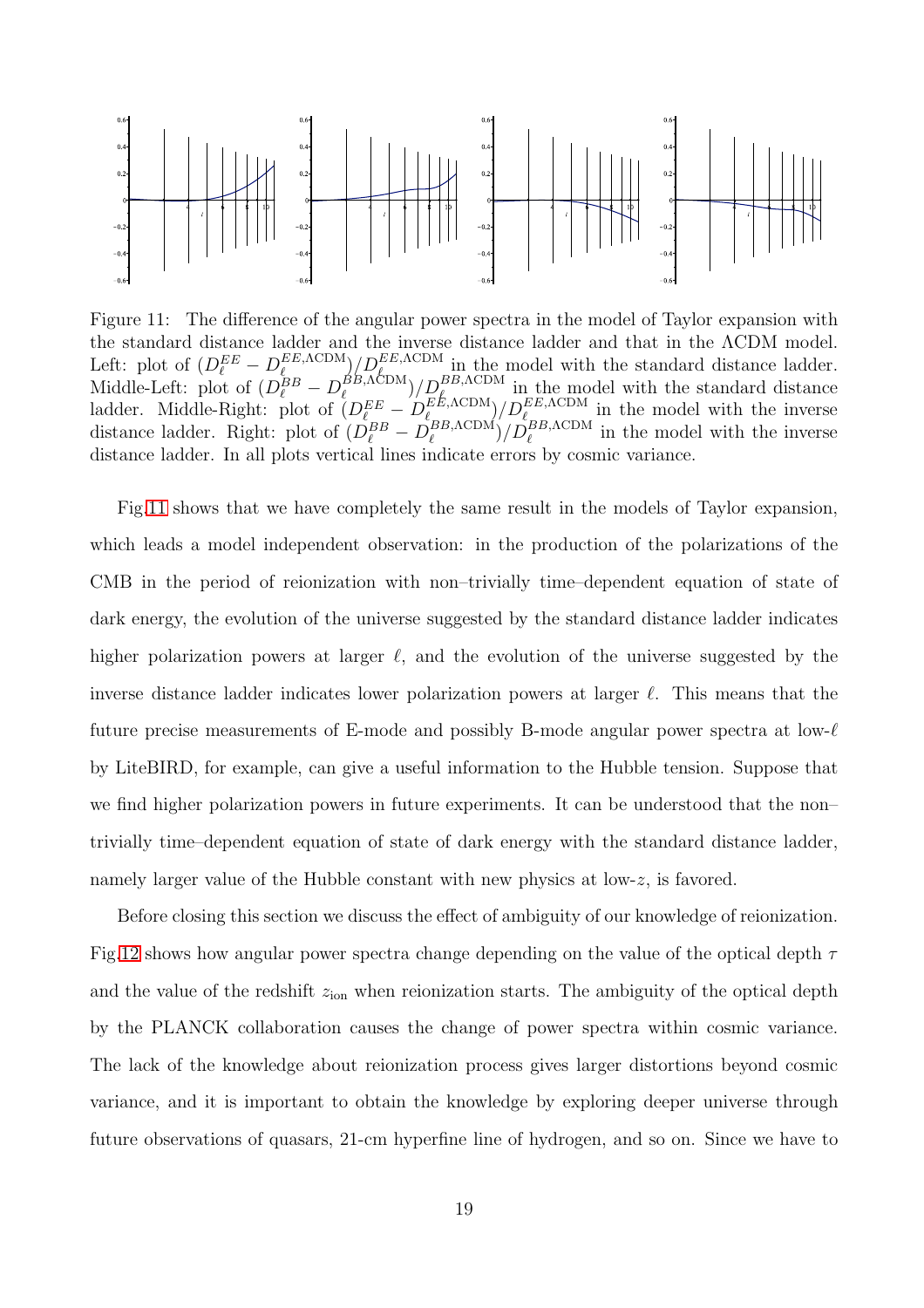

<span id="page-20-0"></span>Figure 12: The ambiguities of angular power spectra under changing the value of optical depth  $\tau$  and the value of redshift  $z_{\text{ion}}$  when reionization starts. Left:  $D_{\ell}^{EE}$  with different values of  $\tau = 0.054 \pm 0.007$ . Three lines are corresponding to those of the upper bound value, center value and lower bound value, from up to down, respectively. Middle-Left:  $D_{\ell}^{EE}$  with different value of  $z_{\text{ion}}$ . Three lines are corresponding to the values of  $z_{\text{ion}} = 7, 8$ , and 9, from down to up at  $\ell = 10$ , respectively. Middle-Right:  $D_{\ell}^{BB}$  with different values of  $\tau = 0.054 \pm 0.007$ . Three lines are corresponding to those of the upper bound value, center value and lower bound value, from up to down, respectively. Right:  $D_{\ell}^{BB}$  with different value of  $z_{\text{ion}}$ . Three lines are corresponding to the values of  $z_{\text{ion}} = 7, 8$ , and 9, from down to up at  $\ell = 10$ , respectively.

confront cosmic variance at low- $\ell$ , the precise knowledge of reionization is necessary as well as more precise theoretical calculations of polarization power spectra.

### 4 Conclusions

There are many ways to measure the Hubble constant, the present expansion rate of the universe, and at present these results do not converge to a single preferable value within errors. This problem so called Hubble tension may indicate something about dark energy of the universe which can change the way of expanding the universe. We have concentrated on the possibility that some physics at lower redshift, around the period of reionization, may give a solution of the Hubble tension. Many measurements of the Hubble parameter at various values of redshift suggest the history of expansion of the universe at lower redshift. An important observation is that the measurements of the Hubble parameter at various redshifts can be categorized into two groups depending on how the distance is determined: by the standard distance ladder or the inverse distance ladder [\[4\]](#page-23-2). We have made a simple fit of the Hubble parameter as a function of redshift, by using only the data with the standard distance ladder or only the data with the inverse distance ladder. In these fits we have introduced two phenomenological models of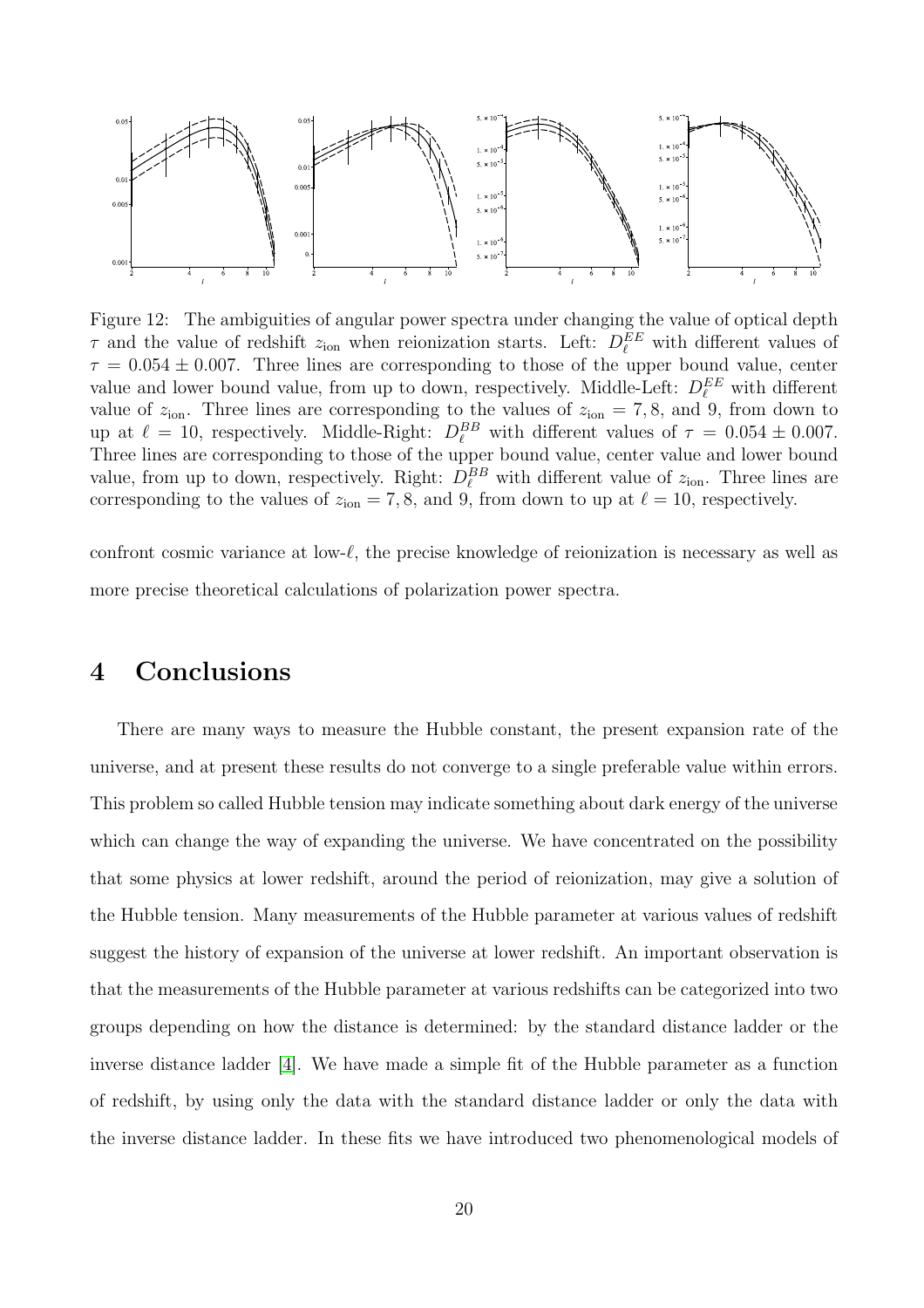the equation of state of dark energy as a function of redshift: one is the CPL model and the other is the model of Taylor expansion. Therefore, we have obtained four different data–driven phenomenological models of dark energy.

The polarizations of the CMB at low  $\ell$   $\lesssim$  10 are mainly produced through the Thomson scattering of the CMB photons off the free electrons which are produced during reionization. The time evolution of the free electron density is determined by the reionization process as well as the way of expanding the universe in the period of the redshift  $z \lesssim 10$ . Although our data–driven phenomenological models have been obtained by the data in the range of redshift  $0 \lesssim z \lesssim 1$ , we have assumed that they can be applied to the period of reionization by extrapolations. We have developed the semi-analytic method to calculate the angular power spectrum of the E-mode polarization of the CMB due to scalar perturbations with long wave length limit, which is almost the same method in an author's previous work for the B-mode polarization due to tensor perturbations [\[34\]](#page-27-0). The angular power spectra of E-mode and Bmode polarizations due to scalar and tensor perturbations, respectively, have been calculated in our four phenomenological models using this semi-analytic method. We have compared the results with the prediction of the concordance ΛCDM model.

The two models with the standard distance ladder give the angular power spectra which are somewhat enhanced at larger  $\ell$ . On the other hand, the two models with the inverse distance ladder give the angular power spectra which are slightly suppressed at larger  $\ell$ . There is no model dependence, whether the CPL model or the model of Taylor expansion, in this results, though their redshift dependences of the equation of state of dark energy are not exactly the same in the period of reionization. This is because in that period the universe is in the era of matter dominant and the contribution of the difference is little. The important difference for the result is whether w is smaller or larger than  $-1$  at smaller redshift, corresponding to the models with the standard distance ladder and the inverse distance ladder, respectively. These arguments lead us to a model independent observation that in the production of the polarizations of the CMB in the period of reionization with non–trivially time–dependent equation of state of dark energy, the evolution of the universe suggested by the standard distance ladder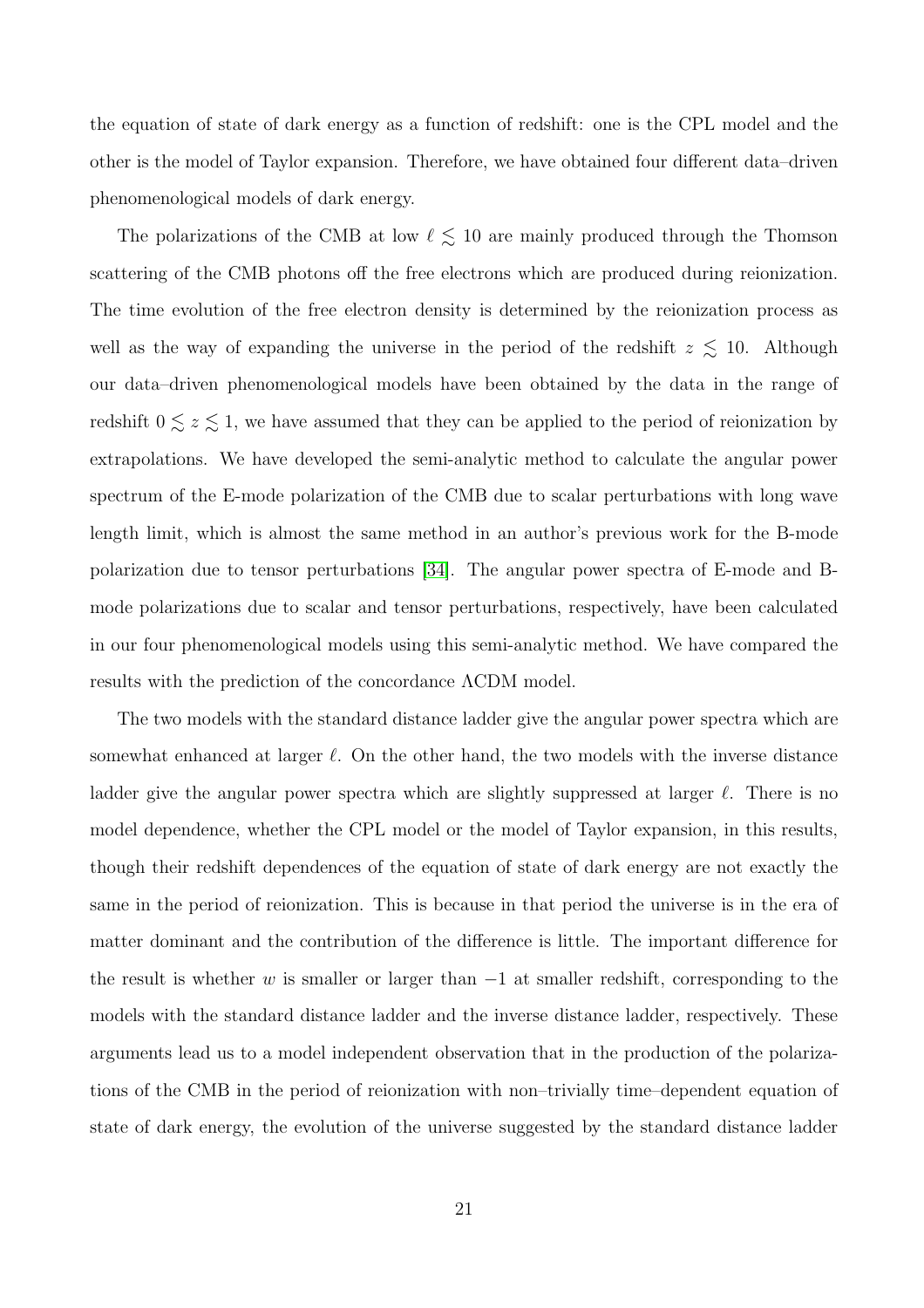indicates higher polarization powers at larger  $\ell$ , and the evolution of the universe suggested by the inverse distance ladder indicates lower polarization powers at larger  $\ell$ , than the prediction of the concordance ΛCDM model. Therefore, future precise measurements of low-ℓ polarizations of the CMB by LiteBIRD, for example, may provide some indication to the Hubble tension. In addition to the cosmic variance limited measurements it is also necessary to provide precise knowledge of the reionization process, the value of optical depth, the time to start reionization, and so on. Even as of today more precise fits of Hubble parameter with more possible data in both with the standard and inverse distance ladders, and more precise numerical calculations of angular power spectra of CMB polarizations are worth to pursue this observation further. Furthermore, discussion about practical measurements in future experiments (signal–to–noise ratio, for example) requires to include by numerical calculations other contributions to polarizations: E-mode polarizations which are produced at the period of recombination and B-mode polarizations which are produced by the lensing effect from E-mode polarizations. We leave this analysis for future work.

# Acknowledgments

The author would like to thank A. Gruppuso for helpful comments. This work was supported in part by JSPS KAKENHI Grant Number 19K03851.

# <span id="page-22-0"></span>References

- <span id="page-22-1"></span>[1] N. Aghanim et al. [Planck], "Planck 2018 results. VI. Cosmological parameters," [\[arXiv:1807.06209](http://arxiv.org/abs/1807.06209) [astro-ph.CO]].
- [2] A. G. Riess, S. Casertano, W. Yuan, L. M. Macri and D. Scolnic, "Large Magellanic Cloud Cepheid Standards Provide a 1% Foundation for the Determination of the Hubble Constant and Stronger Evidence for Physics beyond ΛCDM," Astrophys. J. 876 (2019) no.1, 85 [\[arXiv:1903.07603](http://arxiv.org/abs/1903.07603) [astro-ph.CO]].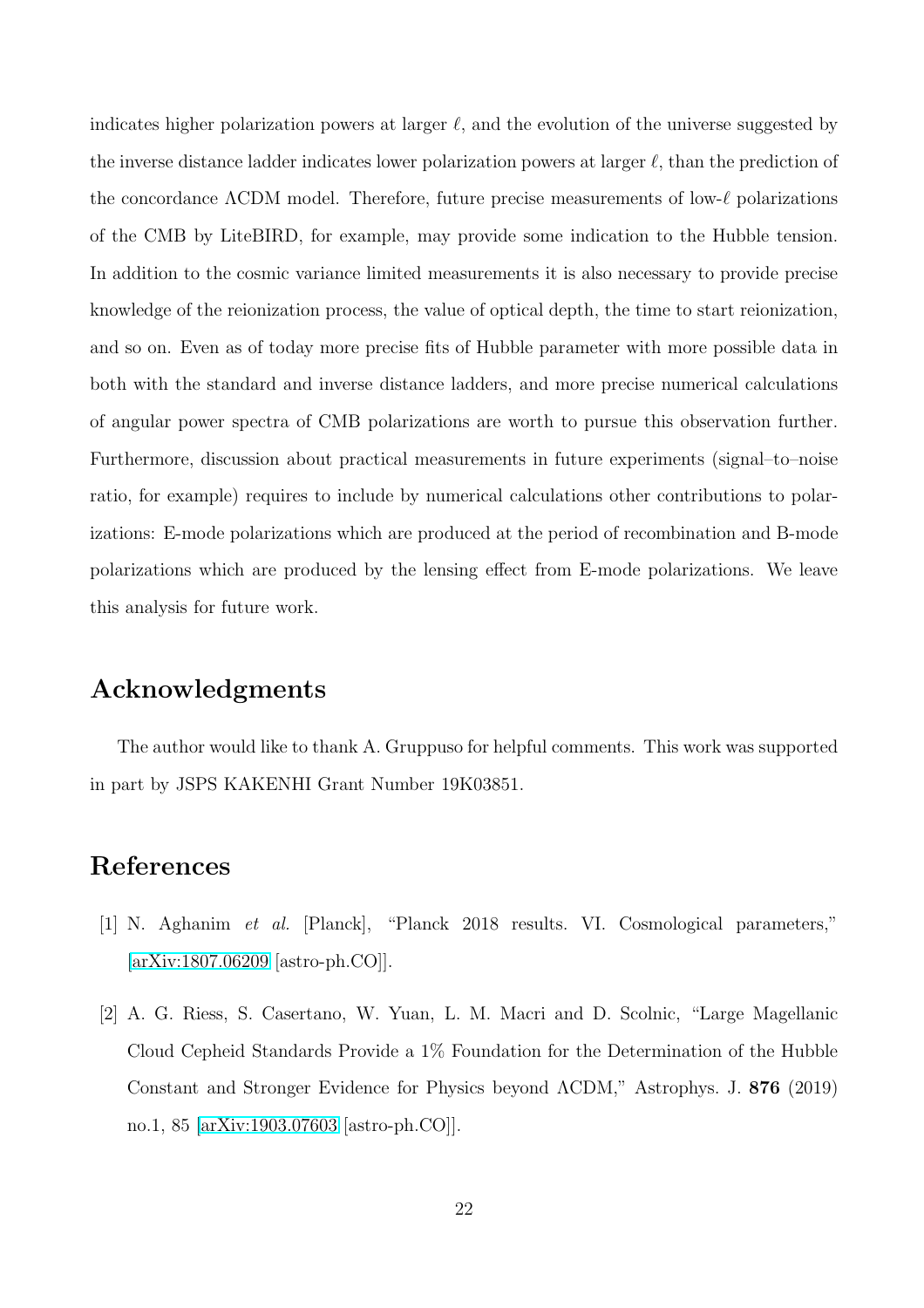- <span id="page-23-0"></span>[3] W. L. Freedman, B. F. Madore, T. Hoyt, I. S. Jang, R. Beaton, M. G. Lee, A. Monson, J. Neeley and J. Rich, "Calibration of the Tip of the Red Giant Branch (TRGB)," [\[arXiv:2002.01550](http://arxiv.org/abs/2002.01550) [astro-ph.GA]].
- <span id="page-23-2"></span>[4] A. J. Cuesta, L. Verde, A. Riess and R. Jimenez, "Calibrating the cosmic distance scale ladder: the role of the sound horizon scale and the local expansion rate as distance anchors," Mon. Not. Roy. Astron. Soc. 448 (2015) no.4, 3463 [\[arXiv:1411.1094](http://arxiv.org/abs/1411.1094) [astro-ph.CO]].
- <span id="page-23-1"></span>[5] O. H. Philcox, M. M. Ivanov, M. Simonović and M. Zaldarriaga, "Combining Full-Shape and BAO Analyses of Galaxy Power Spectra: A 1.6% CMB-independent constraint on H0," JCAP 05 (2020), 032 [\[arXiv:2002.04035](http://arxiv.org/abs/2002.04035) [astro-ph.CO]].
- <span id="page-23-3"></span>[6] F. Bianchini et al. [SPT], "Constraints on Cosmological Parameters from the 500 deg<sup>2</sup> SPTpol Lensing Power Spectrum," Astrophys. J. 888 (2020), 119 [\[arXiv:1910.07157](http://arxiv.org/abs/1910.07157) [astroph.CO]].
- <span id="page-23-4"></span>[7] D. Pesce, J. Braatz, M. Reid, A. Riess, D. Scolnic, J. Condon, F. Gao, C. Henkel, C. Impellizzeri, C. Kuo and K. Lo, "The Megamaser Cosmology Project. XIII. Combined Hubble constant constraints," Astrophys. J. Lett. 891 (2020) no.1, L1 [\[arXiv:2001.09213](http://arxiv.org/abs/2001.09213) [astroph.CO]].
- <span id="page-23-5"></span>[8] K. C. Wong, S. H. Suyu, G. C. F. Chen, C. E. Rusu, M. Millon, D. Sluse, V. Bonvin, C. D. Fassnacht, S. Taubenberger, M. W. Auger, S. Birrer, J. H. Chan, F. Courbin, S. Hilbert, O. Tihhonova, T. Treu, A. Agnello, X. Ding, I. Jee, E. Komatsu, A. J. Shajib, A. Sonnenfeld, R. D. Blandford, L. V. Koopmans, P. J. Marshall and G. Meylan, "H0LiCOW XIII. A 2.4% measurement of  $H_0$  from lensed quasars:  $5.3\sigma$  tension between early and late-Universe probes," [\[arXiv:1907.04869](http://arxiv.org/abs/1907.04869) [astro-ph.CO]].
- <span id="page-23-6"></span>[9] M. Raveri, "Reconstructing Gravity on Cosmological Scales," Phys. Rev. D 101 (2020) no.8, 083524 [\[arXiv:1902.01366](http://arxiv.org/abs/1902.01366) [astro-ph.CO]].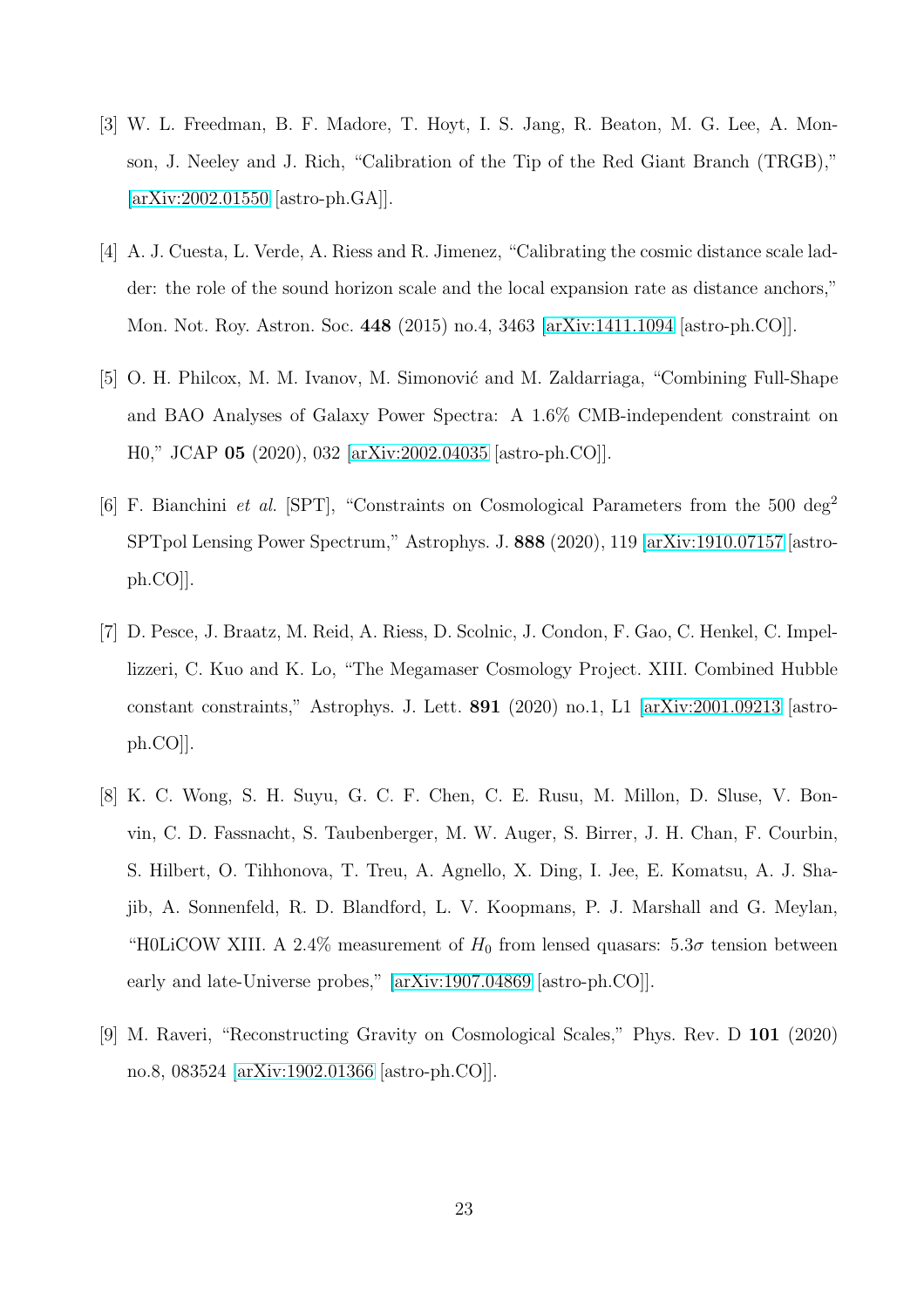- <span id="page-24-0"></span>[10] E. Di Valentino, A. Melchiorri and J. Silk, "Planck evidence for a closed Universe and a possible crisis for cosmology," Nature Astron. 4 (2019) no.2, 196-203 [\[arXiv:1911.02087](http://arxiv.org/abs/1911.02087) [astro-ph.CO]].
- <span id="page-24-2"></span><span id="page-24-1"></span>[11] W. Handley, "Curvature tension: evidence for a closed universe," [\[arXiv:1908.09139](http://arxiv.org/abs/1908.09139) [astroph.CO]].
- <span id="page-24-3"></span>[12] G. Efstathiou and S. Gratton, "The evidence for a spatially flat Universe," [\[arXiv:2002.06892](http://arxiv.org/abs/2002.06892) [astro-ph.CO]].
- <span id="page-24-4"></span>[13] E. Di Valentino, A. Melchiorri and J. Silk, "Cosmic Discordance: Planck and luminosity distance data exclude LCDM," [\[arXiv:2003.04935](http://arxiv.org/abs/2003.04935) [astro-ph.CO]].
- [14] S. Vagnozzi, E. Di Valentino, S. Gariazzo, A. Melchiorri, O. Mena and J. Silk, "Listening to the BOSS: the galaxy power spectrum take on spatial curvature and cosmic concordance," [\[arXiv:2010.02230](http://arxiv.org/abs/2010.02230) [astro-ph.CO]].
- <span id="page-24-6"></span><span id="page-24-5"></span>[15] S. Vagnozzi, A. Loeb and M. Moresco, "Eppur è piatto? The cosmic chronometer take on spatial curvature and cosmic concordance," [\[arXiv:2011.11645](http://arxiv.org/abs/2011.11645) [astro-ph.CO]].
- <span id="page-24-7"></span>[16] L. Knox and M. Millea, Phys. Rev. D 101 (2020) no.4, 043533 [\[arXiv:1908.03663](http://arxiv.org/abs/1908.03663) [astroph.CO]].
- <span id="page-24-8"></span>[17] M. Chevallier and D. Polarski, "Accelerating universes with scaling dark matter," Int. J. Mod. Phys. D 10 (2001), 213-224 [\[arXiv:gr-qc/0009008](http://arxiv.org/abs/gr-qc/0009008) [gr-qc]].
- <span id="page-24-9"></span>[18] E. V. Linder, "Exploring the expansion history of the universe," Phys. Rev. Lett. 90 (2003), 091301 [\[arXiv:astro-ph/0208512](http://arxiv.org/abs/astro-ph/0208512) [astro-ph]].
- [19] A. G. Riess, S. A. Rodney, D. M. Scolnic, D. L. Shafer, L. G. Strolger, H. C. Ferguson, M. Postman, O. Graur, D. Maoz, S. W. Jha, B. Mobasher, S. Casertano, B. Hayden, A. Molino, J. Hjorth, P. M. Garnavich, D. O. Jones, R. P. Kirshner, A. M. Koekemoer, N. A. Grogin, G. Brammer, S. Hemmati, M. Dickinson, P. M. Challis, S. Wolff, K. I. Clubb, A. V. Filippenko, H. Nayyeri, V. U, D. C. Koo, S. M. Faber, D. Kocevski, L. Bradley and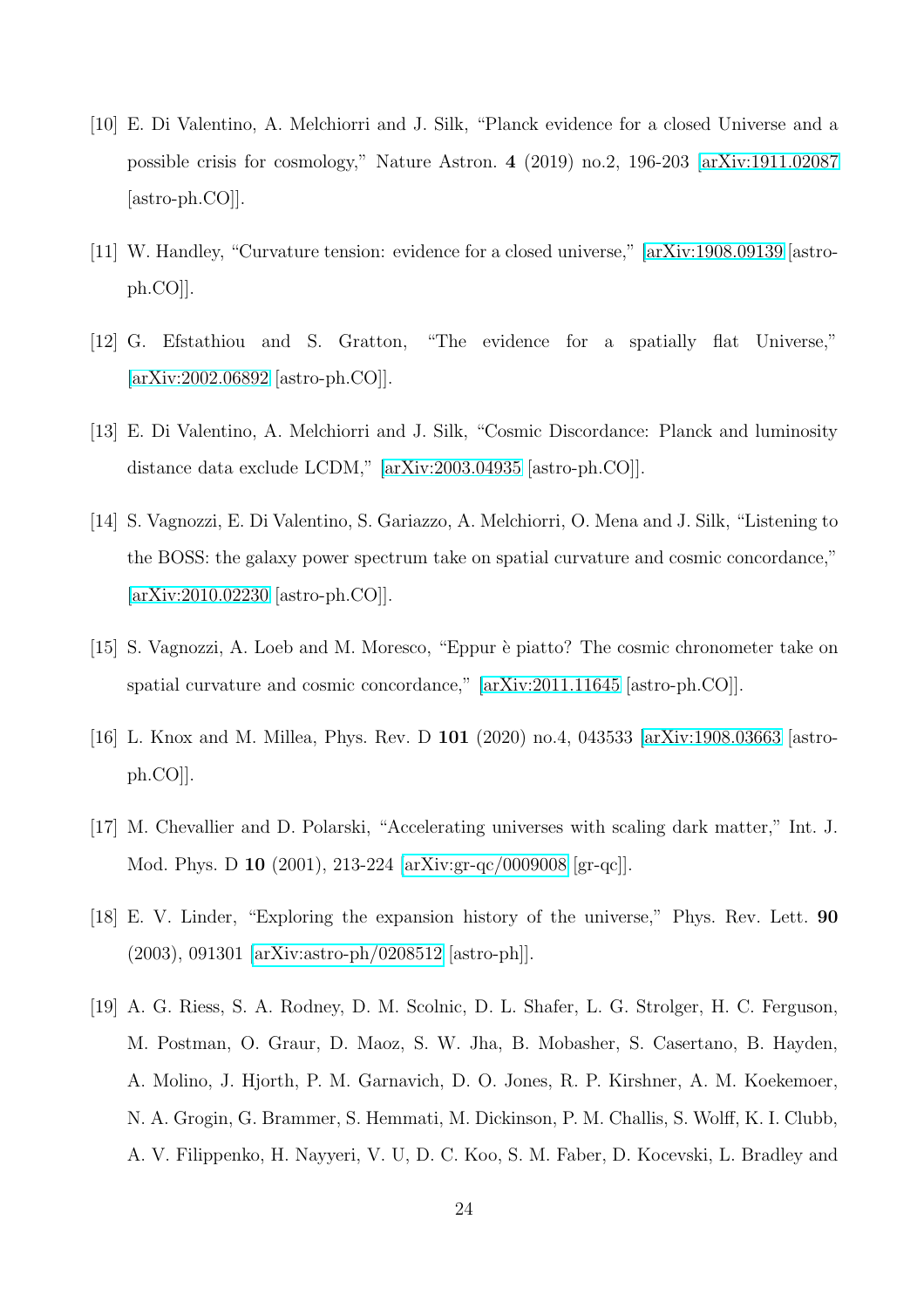D. Coe, "Type Ia Supernova Distances at Redshift > 1.5 from the Hubble Space Telescope Multi-cycle Treasury Programs: The Early Expansion Rate," Astrophys. J. 853 (2018) no.2, 126 [\[arXiv:1710.00844](http://arxiv.org/abs/1710.00844) [astro-ph.CO]].

- <span id="page-25-0"></span>[20] S. Alam et al. [BOSS], "The clustering of galaxies in the completed SDSS-III Baryon Oscillation Spectroscopic Survey: cosmological analysis of the DR12 galaxy sample," Mon. Not. Roy. Astron. Soc. 470 (2017) no.3, 2617-2652 [\[arXiv:1607.03155](http://arxiv.org/abs/1607.03155) [astro-ph.CO]].
- <span id="page-25-1"></span>[21] H. Gil-Marín, J. Guy, P. Zarrouk, E. Burtin, C. H. Chuang, W. J. Percival, A. J. Ross, R. Ruggeri, R. Tojerio, G. B. Zhao, Y. Wang, J. Bautista, J. Hou, A. G. Sánchez, I. Pâris, F. Baumgarten, J. R. Brownstein, K. S. Dawson, S. Eftekharzadeh, V. González-Pérez, S. Habib, K. Heitmann, A. D. Myers, G. Rossi, D. P. Schneider, J. L. Tinker and C. Zhao, "The clustering of the SDSS-IV extended Baryon Oscillation Spectroscopic Survey DR14 quasar sample: structure growth rate measurement from the anisotropic quasar power spectrum in the redshift range  $0.8 < z < 2.2$ ," Mon. Not. Roy. Astron. Soc. 477 (2018) no.2, 1604-1638 [\[arXiv:1801.02689](http://arxiv.org/abs/1801.02689) [astro-ph.CO]].
- <span id="page-25-2"></span>[22] R. Ruggeri, W. J. Percival, H. Gil-Marín, F. Beutler, E. M. Mueller, F. Zhu, N. Padmanabhan, G. B. Zhao, P. Zarrouk and A. G. Sánchez, et al. "The clustering of the SDSS-IV extended Baryon Oscillation Spectroscopic Survey DR14 quasar sample: measuring the evolution of the growth rate using redshift space distortions between redshift 0.8 and 2.2," Mon. Not. Roy. Astron. Soc. 483 (2019) no.3, 3878-3887 [\[arXiv:1801.02891](http://arxiv.org/abs/1801.02891) [astro-ph.CO]].
- <span id="page-25-3"></span>[23] V. de Sainte Agathe, C. Balland, H. du Mas des Bourboux, N. G. Busca, M. Blomqvist, J. Guy, J. Rich, A. Font-Ribera, M. M. Pieri, J. E. Bautista, K. Dawson, J. M. Le Goff, A. de la Macorra, N. Palanque-Delabrouille, W. J. Percival, I. Pérez-Ràfols, D. P. Schneider, A. Slosar and C. Yèche, "Baryon acoustic oscillations at  $z = 2.34$  from the correlations of Ly $\alpha$  absorption in eBOSS DR14," Astron. Astrophys. 629 (2019), A85 [\[arXiv:1904.03400](http://arxiv.org/abs/1904.03400) [astro-ph.CO]].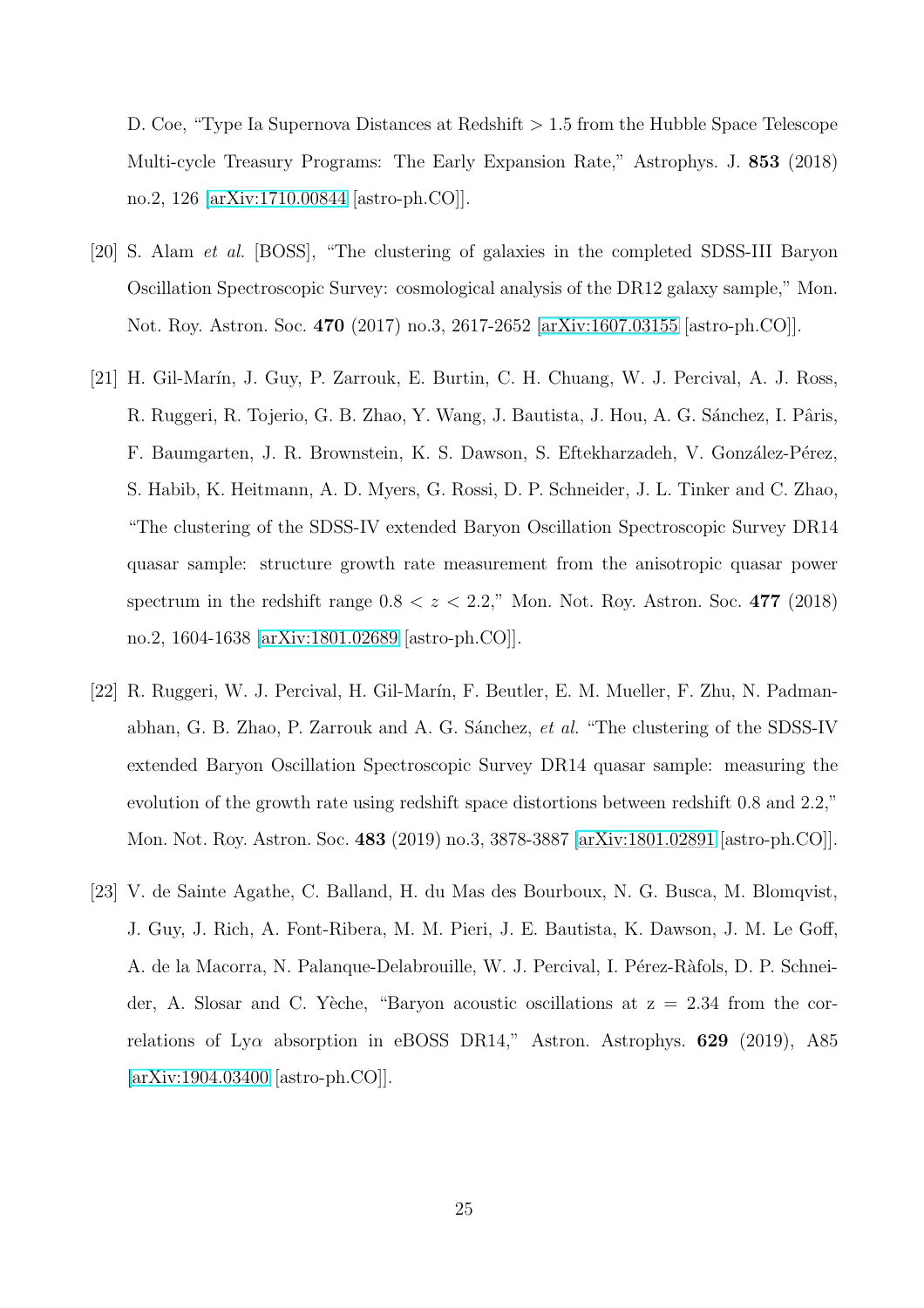- [24] K. Dutta, A. Roy, Ruchika, A. A. Sen and M. Sheikh-Jabbari, "Cosmology with lowredshift observations: No signal for new physics," Phys. Rev. D 100 (2019) no.10, 103501 [\[arXiv:1908.07267](http://arxiv.org/abs/1908.07267) [astro-ph.CO]].
- <span id="page-26-1"></span><span id="page-26-0"></span>[25] A.G. Polnarev, "Polarization and anisotropy induced in the microwave background by cosmological gravitational waves," Sov. Astron. 29 (1985) 607.
- <span id="page-26-2"></span>[26] M. M. Basko and A. G. Polnarev, "Polarization and anisotropy of the relict radiation in an anisotropic universe," Mon. Not. Roy. Astron. Soc. 191 (2080) 207.
- <span id="page-26-3"></span>[27] D. D. Harari and M. Zaldarriaga, "Polarization of the microwave background in inflationary cosmology," Phys. Lett. B 319 (1993), 96-103 [\[arXiv:astro-ph/9311024](http://arxiv.org/abs/astro-ph/9311024) [astro-ph]].
- [28] M. Zaldarriaga and D. D. Harari, "Analytic approach to the polarization of the cosmic microwave background in flat and open universes," Phys. Rev. D 52 (1995) 3276 [\[astro-ph/9504085\]](http://arxiv.org/abs/astro-ph/9504085).
- <span id="page-26-5"></span><span id="page-26-4"></span>[29] K. L. Ng and K. W. Ng, "Large scale polarization of the cosmic microwave background radiation," Phys. Rev. D 51 (1995), 364-368 [\[arXiv:astro-ph/9305001](http://arxiv.org/abs/astro-ph/9305001) [astro-ph]].
- [30] K. L. Ng and K. W. Ng, "Large-angle Polarization of the Cosmic Microwave Background Radiation and Reionization," Astrophys. J. 456 (1996), 413-421 [\[arXiv:astro-ph/9412097](http://arxiv.org/abs/astro-ph/9412097) [astro-ph]].
- <span id="page-26-6"></span>[31] M. Kamionkowski, A. Kosowsky and A. Stebbins, "Statistics of cosmic microwave background polarization," Phys. Rev. D  $55$  (1997), 7368-7388 [\[arXiv:astro-ph/9611125](http://arxiv.org/abs/astro-ph/9611125) [astroph]].
- <span id="page-26-7"></span>[32] J. R. Pritchard and M. Kamionkowski, "Cosmic microwave background fluctuations from gravitational waves: An Analytic approach," Annals Phys. 318 (2005), 2-36 [\[arXiv:astro-ph/0412581](http://arxiv.org/abs/astro-ph/0412581) [astro-ph]].
- <span id="page-26-8"></span>[33] W. Zhao and Y. Zhang, "Analytic approach to the CMB polarizations generated by relic gravitational waves," Phys. Rev. D 74 (2006) 083006 [\[astro-ph/0508345\]](http://arxiv.org/abs/astro-ph/0508345).